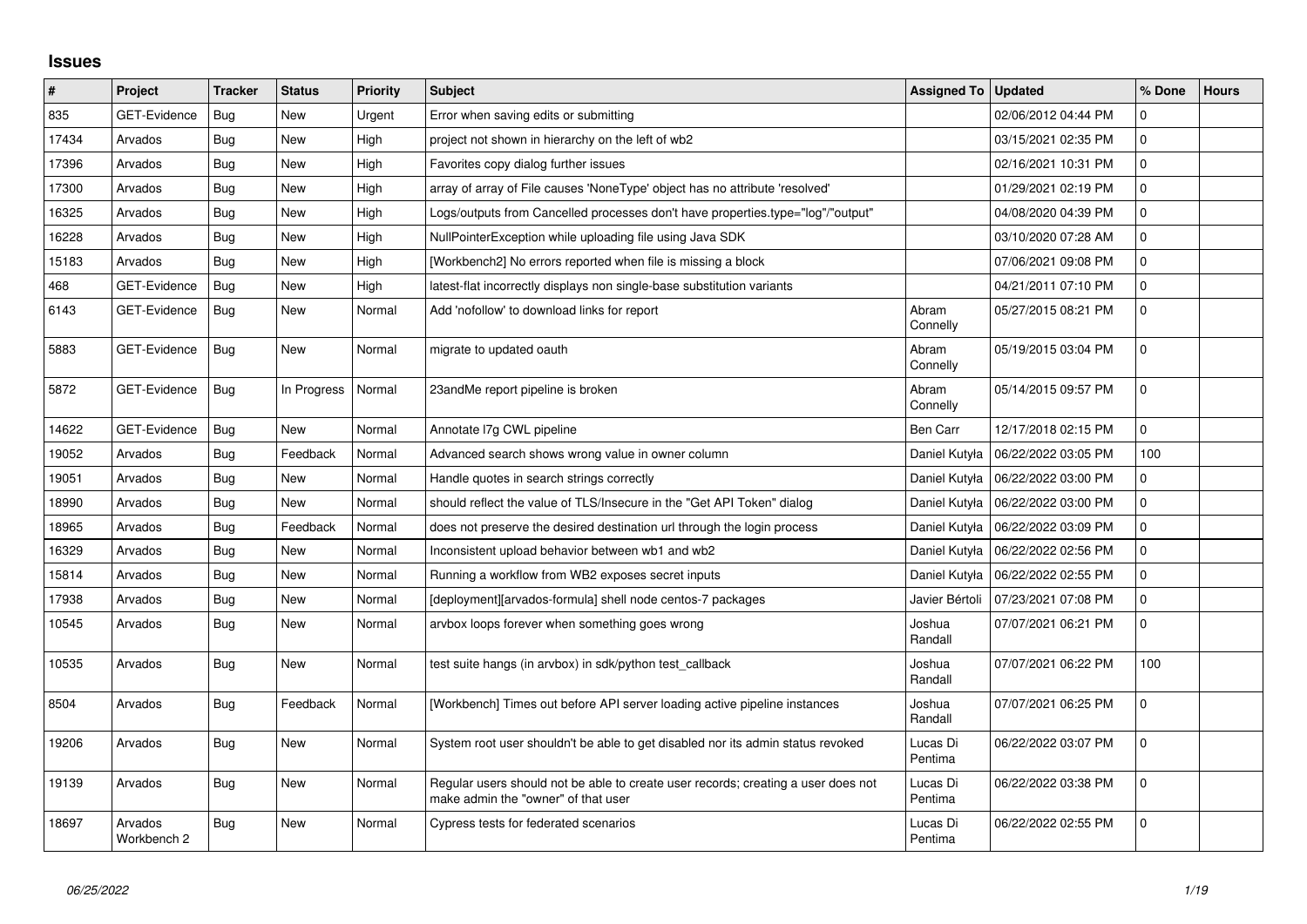| #     | Project                | Tracker    | <b>Status</b>        | <b>Priority</b> | <b>Subject</b>                                                                              | <b>Assigned To</b>  | <b>Updated</b>                     | % Done      | <b>Hours</b> |
|-------|------------------------|------------|----------------------|-----------------|---------------------------------------------------------------------------------------------|---------------------|------------------------------------|-------------|--------------|
| 18587 | Arvados<br>Workbench 2 | <b>Bug</b> | New                  | Normal          | 'Copy selected into collection" incorrect behavior                                          | Lucas Di<br>Pentima | 02/02/2022 04:00 PM                | 0           |              |
| 16510 | Arvados                | <b>Bug</b> | New                  | Normal          | Indirectly trashed item's context menu show editable actions                                | Lucas Di<br>Pentima | 02/02/2021 06:33 PM                | 0           |              |
| 13813 | Arvados                | Bug        | New                  | Normal          | [CLI] arv traceback on simple timeout                                                       | Lucas Di<br>Pentima | 04/28/2021 03:55 PM                | $\mathbf 0$ |              |
| 16682 | Arvados                | <b>Bug</b> | New                  | Normal          | Missing nodejs should not be a fatal error for submitting a workflow                        | Nico César          | 06/07/2021 03:01 PM                | $\mathbf 0$ |              |
| 19180 | Arvados                | <b>Bug</b> | New                  | Normal          | Document how to create projects                                                             | Peter<br>Amstutz    | 06/22/2022 02:59 PM                | 0           |              |
| 19143 | Arvados                | Bug        | In Progress          | Normal          | Display 'Workflow' records in the Project listing                                           | Peter<br>Amstutz    | 06/22/2022 03:09 PM                | 33          |              |
| 19053 | Arvados                | <b>Bug</b> | New                  | Normal          | Update 'Technology' page to link to relevant parts of doc.arvados.org instead of wiki       | Peter<br>Amstutz    | 06/22/2022 03:00 PM                | $\mathbf 0$ |              |
| 19017 | Arvados                | <b>Bug</b> | New                  | Normal          | Release Arvados 2.4.1                                                                       | Peter<br>Amstutz    | 06/22/2022 03:00 PM                | 93          |              |
| 18311 | Arvados                | Bug        | New                  | Normal          | [cwl] test 221 in the 1.2 conformance suite is failing on singularity                       | Peter<br>Amstutz    | 06/22/2022 02:56 PM                | $\mathbf 0$ |              |
| 17918 | Arvados                | Bug        | New                  | Normal          | cwltool 'id' changes packing behavior                                                       | Peter<br>Amstutz    | 06/22/2022 02:56 PM                | $\mathbf 0$ |              |
| 17073 | Arvados                | Bug        | New                  | Normal          | Permission links originating from users should only update that user                        | Peter<br>Amstutz    | 02/02/2021 06:32 PM                | $\mathbf 0$ |              |
| 14693 | Arvados                | <b>Bug</b> | In Progress          | Normal          | [arvbox] runsv fatal: unable to lock supervise/lock                                         | Peter<br>Amstutz    | 05/12/2019 09:29 PM                | $\mathbf 0$ |              |
| 13766 | Arvados                | Bug        | In Progress          | Normal          | [API] bug in libyaml / Pysch used by API server to parse yaml                               | Peter<br>Amstutz    | 07/06/2021 09:26 PM                | 50          |              |
| 13351 | Arvados                | Bug        | In Progress          | Normal          | Benchmark container_request creation and see if there are opportunities for<br>optimization | Peter<br>Amstutz    | 07/06/2021 09:14 PM                | $\mathbf 0$ |              |
| 13343 | Arvados                | <b>Bug</b> | In Progress          | Normal          | arvbox warn if running as root or on OS X                                                   | Peter<br>Amstutz    | 07/06/2021 09:14 PM                | 100         |              |
| 12990 | Arvados                | Bug        | In Progress          | Normal          | [FUSE] Access shared/ is inefficient                                                        | Peter<br>Amstutz    | 07/06/2021 09:22 PM                | $\mathbf 0$ |              |
| 3257  | Arvados                | <b>Bug</b> | In Progress          | Normal          | [Workbench] Hard to find user agreement after it has been signed                            | Phil Hodgson        | 08/01/2014 02:56 PM                | 67          |              |
| 2980  | Tapestry               | <b>Bug</b> | New                  | Normal          | attempting to authorize a disabled page should not redirect                                 |                     | Phil Hodgson   06/06/2014 08:49 AM | $\mathbf 0$ |              |
| 17168 | Arvados                | <b>Bug</b> | In Progress   Normal |                 | Add some basic documentation about wb2 to user guide                                        | Sarah<br>Zaranek    | 11/30/2020 09:28 PM                | 0           |              |
| 18979 | Arvados                | <b>Bug</b> | In Progress          | Normal          | Missing VM login, user names not rendered                                                   | Stephen<br>Smith    | 06/22/2022 03:09 PM                | 0           |              |
| 19192 | Arvados                | <b>Bug</b> | In Progress          | Normal          | WebDAVCache not performing as expected for S3 requests                                      | Tom Clegg           | 06/22/2022 03:15 PM                | 100         |              |
| 19081 | Arvados                | Bug        | In Progress          | Normal          | Possible bug passing cmd line arguments with spaces to singularity                          | Tom Clegg           | 06/22/2022 03:20 PM                | 100         |              |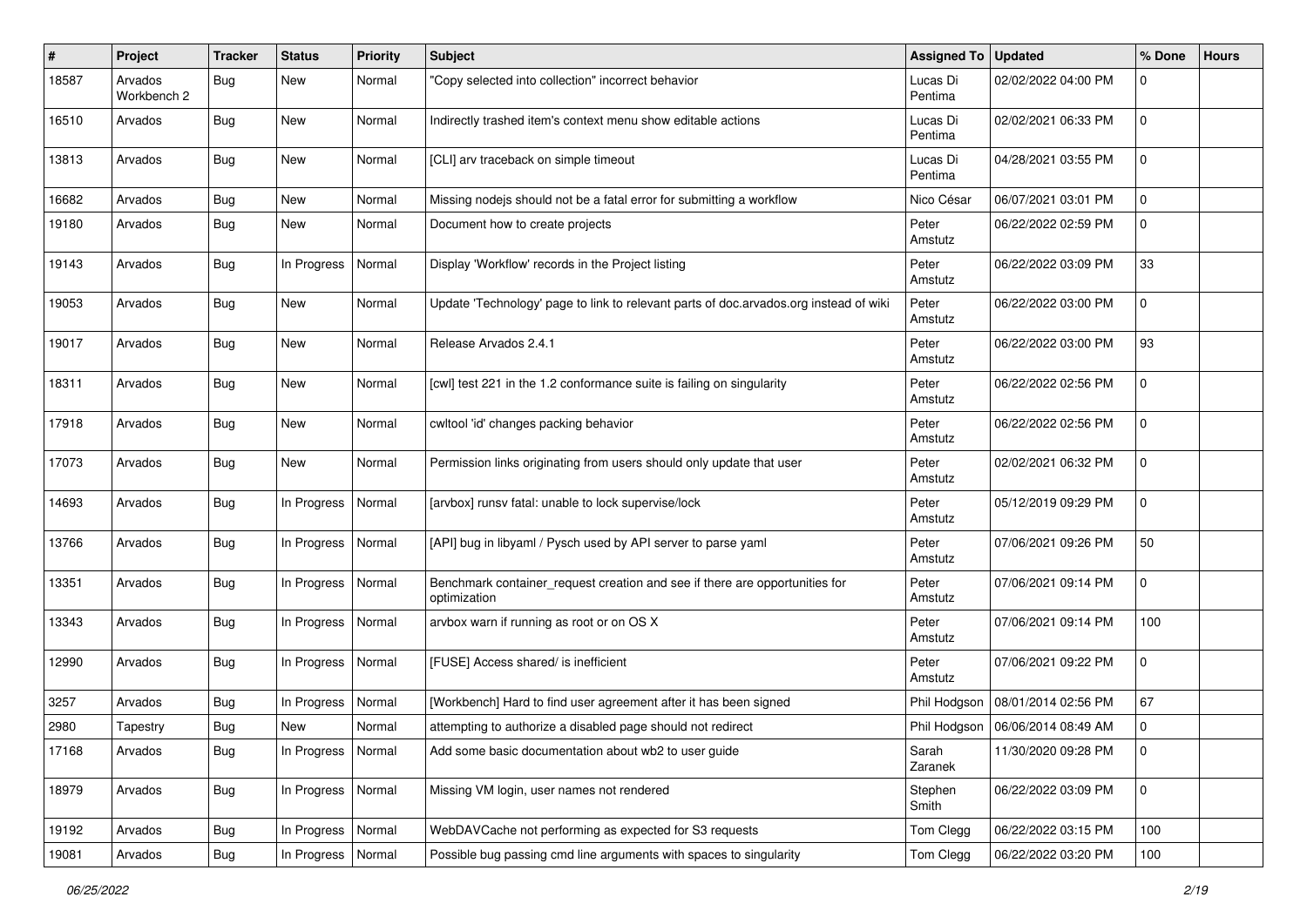| ∥#    | Project             | <b>Tracker</b> | <b>Status</b> | Priority | <b>Subject</b>                                                                                               | <b>Assigned To</b> | <b>Updated</b>      | % Done       | <b>Hours</b> |
|-------|---------------------|----------------|---------------|----------|--------------------------------------------------------------------------------------------------------------|--------------------|---------------------|--------------|--------------|
| 16888 | Arvados             | Bug            | In Progress   | Normal   | Federate container token cannot access resources on other clusters                                           | Tom Clegg          | 06/22/2022 03:25 PM | $\mathbf 0$  |              |
| 11679 | Arvados             | Bug            | <b>New</b>    | Normal   | [Workbench] Logs containers with undefined exit code                                                         | Tom Clegg          | 07/06/2021 09:22 PM | $\mathbf 0$  |              |
| 11460 | Arvados             | Bug            | In Progress   | Normal   | [SDK] avoid interfering with socket open/close - use pycurl sockoptfunction instead of<br>opensocketfunction | Tom Clegg          | 07/06/2021 09:23 PM | $\mathbf 0$  |              |
| 6924  | Tapestry            | Bug            | In Progress   | Normal   | Google survey participation link should work for newly created surveys, too                                  | Tom Clegg          | 08/06/2015 07:04 PM | $\mathbf 0$  |              |
| 5560  | Arvados             | Bug            | <b>New</b>    | Normal   | [DRAFT] [API] Good API for accessing the old_and new_attributes in Logs table<br>properties column           | Tom Clegg          | 07/07/2021 06:30 PM | $\Omega$     |              |
| 5523  | Arvados             | <b>Bug</b>     | <b>New</b>    | Normal   | [Crunch] crunchstat should not report errors during normal timing races                                      | Tom Clegg          | 07/07/2021 06:30 PM | 50           |              |
| 1471  | Tapestry            | <b>Bug</b>     | <b>New</b>    | Normal   | Researcher > Kits table content loads very slowly                                                            | Tom Clegg          | 10/28/2013 04:46 PM | $\mathbf 0$  |              |
| 1104  | GET-Evidence        | <b>Bug</b>     | <b>New</b>    | Normal   | Division by zero warning when computing progress percentage                                                  | Tom Clegg          | 08/18/2012 06:45 PM | $\Omega$     |              |
| 518   | GET-Evidence        | <b>Bug</b>     | <b>New</b>    | Normal   | Handle "data set is no longer public" during import genomes                                                  | Tom Clegg          | 02/16/2011 02:54 PM | $\mathbf 0$  |              |
| 515   | GET-Evidence        | <b>Bug</b>     | <b>New</b>    | Normal   | 'Undefined' notices                                                                                          | Tom Clegg          | 02/15/2011 03:17 PM | $\mathbf 0$  |              |
| 514   | GET-Evidence        | Bug            | <b>New</b>    | Normal   | ereg Deprecated in PHP 5.3.0                                                                                 | Tom Clegg          | 02/15/2011 03:17 PM | $\mathbf 0$  |              |
| 509   | GET-Evidence        | <b>Bug</b>     | New           | Normal   | Clean up runt variants imported by PharmGKB                                                                  | Tom Clegg          | 02/16/2011 02:54 PM | $\mathbf 0$  |              |
| 506   | GET-Evidence        | <b>Bug</b>     | <b>New</b>    | Normal   | Standardize gene names (correctly)                                                                           | Tom Clegg          | 02/16/2011 02:45 PM | $\mathbf 0$  |              |
| 503   | GET-Evidence        | <b>Bug</b>     | <b>New</b>    | Normal   | Import aachanges starting with termination (eg. METTL8-X379R)                                                | Tom Clegg          | 02/15/2011 03:17 PM | $\mathbf 0$  |              |
| 500   | GET-Evidence        | Bug            | <b>New</b>    | Normal   | Trait-o-matic GET-E importer "AttributeError: 'tuple' object has no attribute 'remove''                      | Tom Clegg          | 11/07/2012 10:46 AM | $\mathbf 0$  |              |
| 495   | GET-Evidence        | Bug            | New           | Normal   | Allele frequency missing for rs41281314                                                                      | Tom Clegg          | 02/15/2011 03:17 PM | $\mathbf 0$  |              |
| 494   | GET-Evidence        | Bug            | New           | Normal   | Warning about automatic logout                                                                               | Tom Clegg          | 02/16/2011 02:58 PM | $\mathbf 0$  |              |
| 479   | <b>GET-Evidence</b> | Bug            | <b>New</b>    | Normal   | NSF-Lys702Asn shows wrong hapmap frequency                                                                   | Tom Clegg          | 02/16/2011 02:57 PM | $\mathbf 0$  |              |
| 478   | GET-Evidence        | Bug            | New           | Normal   | Keep "overall odds ratio" updated when editing individual sets of OR figures                                 | Tom Clegg          | 02/15/2011 03:17 PM | $\mathbf 0$  |              |
| 451   | longupload          | Bug            | <b>New</b>    | Normal   | handle xmlhttprequest timeouts gracefully                                                                    | Tom Clegg          | 01/13/2011 07:04 PM | $\mathbf 0$  |              |
| 9967  | Arvados             | Bug            | New           | Normal   | [keep-balance] Do not delete blocks referenced by collections with<br>replication desired=0                  | <b>Tom Morris</b>  | 07/07/2021 06:23 PM | $\mathbf{0}$ |              |
| 9965  | Arvados             | Bug            | New           | Normal   | [CWL][Crunch][Crunch2] crunchrunner should ignore hidden directories when<br>uploading to keep               | <b>Tom Morris</b>  | 07/07/2021 06:23 PM | $\Omega$     |              |
| 9964  | Arvados             | <b>Bug</b>     | <b>New</b>    | Normal   | [CWL][Crunch2][Crunch] crunchrunner should use CWL globs to output data to keep                              | <b>Tom Morris</b>  | 07/07/2021 06:23 PM | $\Omega$     |              |
| 6130  | Arvados             | <b>Bug</b>     | <b>New</b>    | Normal   | [Workbench] Support searching collections by their collection name                                           | <b>Tom Morris</b>  | 07/07/2021 06:29 PM | $\Omega$     |              |
| 5713  | Arvados             | Bug            | <b>New</b>    | Normal   | [FUSE] File access sometimes takes too long on su92l                                                         | <b>Tom Morris</b>  | 07/07/2021 06:30 PM | $\Omega$     |              |
| 3976  | Arvados             | <b>Bug</b>     | <b>New</b>    | Normal   | [API] Non-admin users should see all nodes with crunch worker state busy/idle,<br>regardless of ping age.    | <b>Tom Morris</b>  | 07/07/2021 06:36 PM | $\Omega$     |              |
| 18278 | Arvados             | <b>Bug</b>     | New           | Normal   | [k8s] start using an ingress                                                                                 | Ward<br>Vandewege  | 11/09/2021 07:56 PM | $\Omega$     |              |
| 17846 | Arvados             | Bug            | <b>New</b>    | Normal   | [tutorial] inconsistencies/roadbumps                                                                         | Ward<br>Vandewege  | 06/22/2022 02:56 PM | $\mathbf{0}$ |              |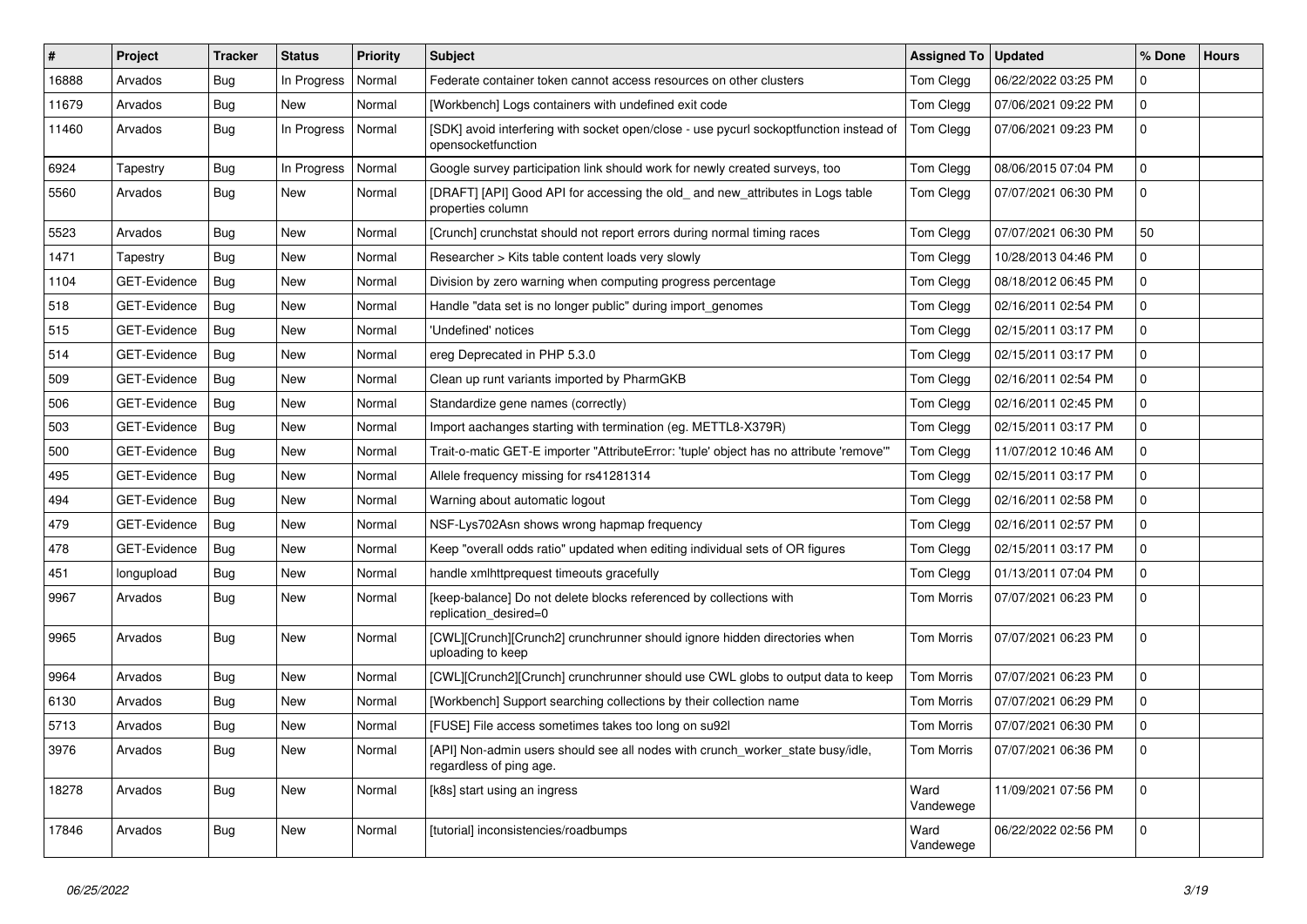| $\sharp$ | Project      | Tracker    | <b>Status</b> | <b>Priority</b> | <b>Subject</b>                                                                                                    | Assigned To   Updated |                     | % Done       | <b>Hours</b> |
|----------|--------------|------------|---------------|-----------------|-------------------------------------------------------------------------------------------------------------------|-----------------------|---------------------|--------------|--------------|
| 16832    | Arvados      | <b>Bug</b> | New           | Normal          | replace linkchecker in our build environment                                                                      | Ward<br>Vandewege     | 11/04/2020 05:23 PM | 0            |              |
| 1836     | Tapestry     | Bug        | New           | Normal          | when Tapestry fails to send e-mail, user should not be presented with an "sorry,<br>something went wrong" message | Ward<br>Vandewege     | 01/05/2014 09:35 AM | $\mathbf 0$  |              |
| 1615     | Tapestry     | Bug        | New           | Normal          | People who are not enrolled should not be able to use the 'withdraw' function                                     | Ward<br>Vandewege     | 03/20/2014 11:51 PM | $\mathbf 0$  |              |
| 1520     | Tapestry     | Bug        | New           | Normal          | auto-enrollment feature should be configurable                                                                    | Ward<br>Vandewege     | 09/20/2013 01:33 PM | $\mathbf 0$  |              |
| 1380     | GET-Evidence | <b>Bug</b> | New           | Normal          | slowness when accessing /genomes as admin user                                                                    | Ward<br>Vandewege     | 02/04/2013 02:36 PM | $\Omega$     |              |
| 1209     | GET-Evidence | Bug        | New           | Normal          | slowness accessing http://evidence.personalgenomes.org/hu43860C                                                   | Ward<br>Vandewege     | 11/07/2012 10:56 AM | $\mathbf 0$  |              |
| 19215    | Arvados      | Bug        | New           | Normal          | installer experience                                                                                              |                       | 06/25/2022 12:35 AM | $\mathbf 0$  |              |
| 19214    | Arvados      | <b>Bug</b> | In Progress   | Normal          | Mention updating /etc/hosts                                                                                       |                       | 06/24/2022 05:56 PM | $\mathbf 0$  |              |
| 19057    | Arvados      | <b>Bug</b> | New           | Normal          | [controller] should not allow adding the same user to a VM more than one time                                     |                       | 06/22/2022 02:53 PM | $\mathbf 0$  |              |
| 19048    | Arvados      | Bug        | New           | Normal          | Copying a folder in collection file browser results in empty folder                                               |                       | 06/22/2022 02:54 PM | $\mathbf 0$  |              |
| 18996    | Arvados      | <b>Bug</b> | New           | Normal          | Container request's expires at field                                                                              |                       | 06/22/2022 02:55 PM | $\Omega$     |              |
| 18977    | Arvados      | Bug        | <b>New</b>    | Normal          | Mishandled Azure error?                                                                                           |                       | 04/12/2022 07:55 PM | $\mathbf 0$  |              |
| 18969    | Arvados      | <b>Bug</b> | New           | Normal          | Controller should monitor its own memory usage and pause requests handling when<br>memory usage is high           |                       | 04/05/2022 02:53 PM | $\mathbf 0$  |              |
| 18964    | Arvados      | Bug        | <b>New</b>    | Normal          | Write better prefetch tests                                                                                       |                       | 06/22/2022 02:56 PM | $\mathbf 0$  |              |
| 18936    | Arvados      | <b>Bug</b> | New           | Normal          | [api] [controller] remove reader token support                                                                    |                       | 06/22/2022 02:56 PM | $\mathbf 0$  |              |
| 18864    | Arvados      | <b>Bug</b> | <b>New</b>    | Normal          | "Responsible person" link is wrong                                                                                |                       | 03/14/2022 03:49 PM | $\mathbf 0$  |              |
| 18862    | Arvados      | <b>Bug</b> | New           | Normal          | [api] remove replay_job_log rake task                                                                             |                       | 03/14/2022 03:43 PM | $\mathbf 0$  |              |
| 18765    | Arvados      | <b>Bug</b> | New           | Normal          | engine configuration too big > 1048448 with singularity                                                           |                       | 06/07/2022 01:56 PM | $\mathbf 0$  |              |
| 18762    | Arvados      | <b>Bug</b> | <b>New</b>    | Normal          | rails background tasks scaling issues                                                                             |                       | 06/22/2022 02:56 PM | $\mathbf 0$  |              |
| 18724    | Arvados      | <b>Bug</b> | New           | Normal          | Collection file names should contain full paths for substring matching                                            |                       | 03/01/2022 09:11 PM | $\mathbf 0$  |              |
| 18671    | Arvados      | <b>Bug</b> | New           | Normal          | [go sdk] update documentation                                                                                     |                       | 01/24/2022 09:33 PM | $\mathbf 0$  |              |
| 18618    | Arvados      | <b>Bug</b> | New           | Normal          | Reusing workflows/steps is too slow                                                                               |                       | 01/07/2022 07:12 PM | 0            |              |
| 18586    | Arvados      | <b>Bug</b> | New           | Normal          | Remove docs/code for unsupported AsyncPermissionsUpdateInterval                                                   |                       | 12/14/2021 04:21 PM | $\mathbf{0}$ |              |
| 18563    | Arvados      | <b>Bug</b> | New           | Normal          | [config] simplify/streamline InternalURLs/ExternalURL situation                                                   |                       | 06/07/2022 09:07 PM | l 0          |              |
| 18501    | Arvados      | <b>Bug</b> | New           | Normal          | Add option in ARV GUI to open link in new tab                                                                     |                       | 11/30/2021 03:43 PM | $\mathbf 0$  |              |
| 18500    | Arvados      | <b>Bug</b> | New           | Normal          | Arvados CV for "Study Type" property not active                                                                   |                       | 11/30/2021 03:41 PM | $\mathbf 0$  |              |
| 18499    | Arvados      | <b>Bug</b> | New           | Normal          | Advanced Dialog on collections shows the manifest_text as null                                                    |                       | 11/30/2021 03:38 PM | $\mathbf 0$  |              |
| 18498    | Arvados      | <b>Bug</b> | New           | Normal          | WB2 collection UUID in project URL shows blank page                                                               |                       | 11/30/2021 03:37 PM | 0            |              |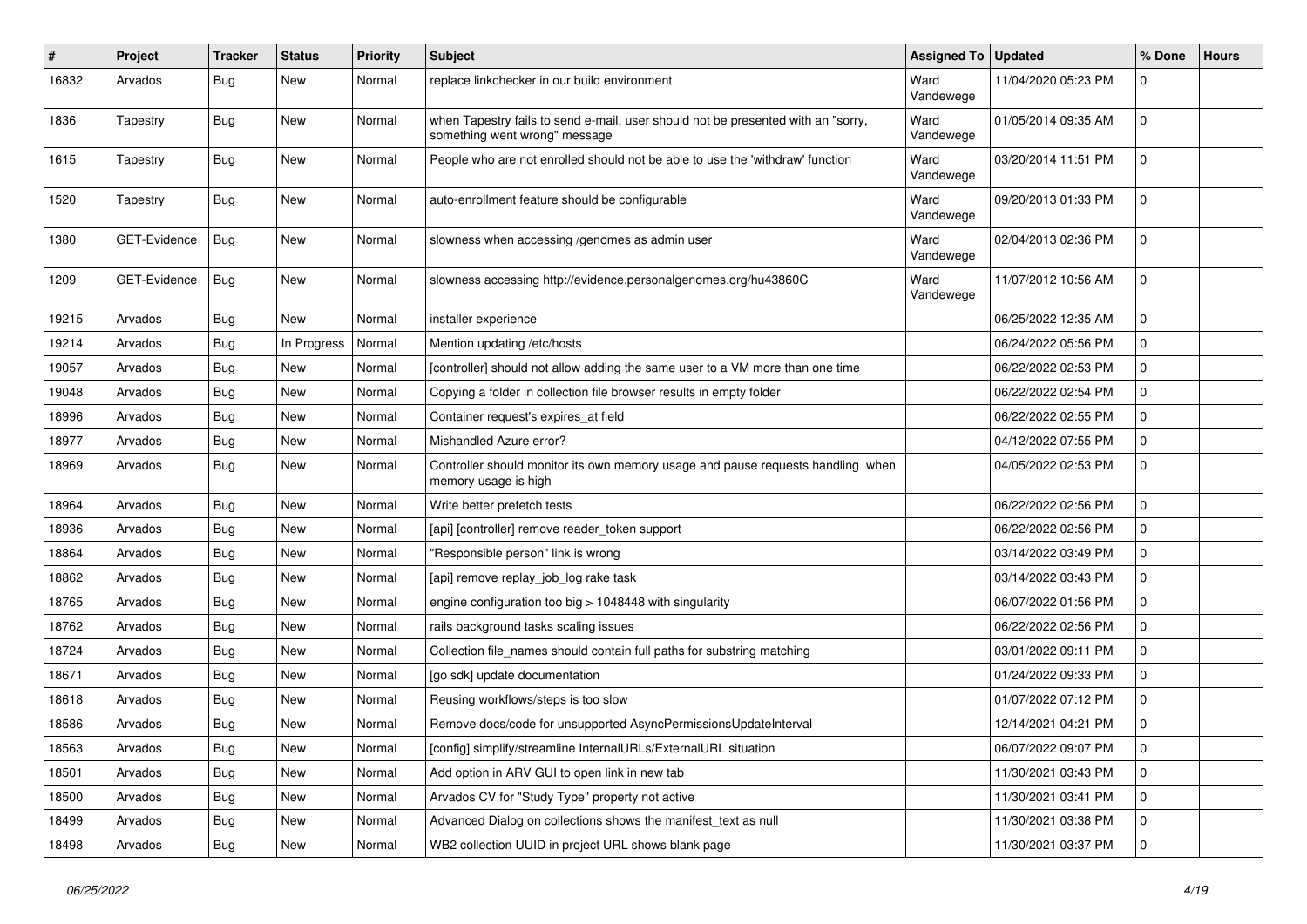| ∦     | Project                | Tracker    | <b>Status</b> | <b>Priority</b> | <b>Subject</b>                                                                              | <b>Assigned To</b> | <b>Updated</b>      | % Done         | <b>Hours</b> |
|-------|------------------------|------------|---------------|-----------------|---------------------------------------------------------------------------------------------|--------------------|---------------------|----------------|--------------|
| 18486 | Arvados                | <b>Bug</b> | <b>New</b>    | Normal          | Docker containers are always removed                                                        |                    | 12/07/2021 03:31 PM | $\Omega$       |              |
| 18481 | Arvados                | <b>Bug</b> | <b>New</b>    | Normal          | Workbench allows setting values with leading and trailing whitespace in property<br>values  |                    | 11/26/2021 08:13 AM | $\mathbf 0$    |              |
| 18393 | Arvados                | Bug        | <b>New</b>    | Normal          | [workbench2] forces relogin on every new window/tab                                         |                    | 11/19/2021 02:43 PM | $\mathbf 0$    |              |
| 18385 | Arvados                | Bug        | <b>New</b>    | Normal          | arvados-server config-dump   arvados-server config-check -config=- spurious<br>warnings     |                    | 11/16/2021 09:06 PM | $\overline{0}$ |              |
| 18371 | Arvados<br>Workbench 2 | Bug        | <b>New</b>    | Normal          | Handle unreachable API server better on startup                                             |                    | 11/15/2021 07:09 PM | $\mathbf 0$    |              |
| 18345 | Arvados                | Bug        | New           | Normal          | Activity script crash                                                                       |                    | 11/23/2021 09:13 PM | $\mathbf 0$    |              |
| 18334 | Arvados                | <b>Bug</b> | <b>New</b>    | Normal          | Accept release info changes in docker recipes                                               |                    | 11/04/2021 03:23 PM | $\mathbf 0$    |              |
| 18292 | Arvados                | Bug        | New           | Normal          | [cleanup] remove AssignNodeHostname from the configuration. Also from the<br>documentation. |                    | 10/22/2021 09:24 PM | $\mathbf 0$    |              |
| 18280 | Arvados                | Bug        | <b>New</b>    | Normal          | Advanced Search in ARV PROD GUI non-functional                                              |                    | 10/20/2021 04:46 PM | $\mathbf 0$    |              |
| 18279 | Arvados                | <b>Bug</b> | <b>New</b>    | Normal          | Data Collection page on 2.3.0 rc2                                                           |                    | 10/20/2021 04:45 PM | $\mathbf 0$    |              |
| 18266 | Arvados                | Bug        | <b>New</b>    | Normal          | Turn manual testing plan for WB2 into tickets to write cypress tests                        |                    | 06/22/2022 02:54 PM | $\mathbf 0$    |              |
| 18262 | Arvados                | <b>Bug</b> | <b>New</b>    | Normal          | [crunch-run] handle out-of-diskspace on the compute node better                             |                    | 10/08/2021 09:42 PM | $\mathbf 0$    |              |
| 18220 | Arvados                | <b>Bug</b> | <b>New</b>    | Normal          | Support Docker ENTRYPOINT on Singularity in crunch-run                                      |                    | 09/29/2021 03:25 PM | $\Omega$       |              |
| 18214 | Arvados                | <b>Bug</b> | <b>New</b>    | Normal          | global search results link to wb1 not wb2                                                   |                    | 09/28/2021 07:30 PM | $\mathbf 0$    |              |
| 18212 | Arvados                | Bug        | New           | Normal          | Read-only users can't open file in new tab                                                  |                    | 09/28/2021 07:27 PM | $\mathbf 0$    |              |
| 18210 | Arvados                | Bug        | <b>New</b>    | Normal          | Create Mountainduck Bookmark files not working                                              |                    | 09/28/2021 07:14 PM | $\mathbf 0$    |              |
| 18208 | Arvados                | Bug        | <b>New</b>    | Normal          | Workbench2 search shows all sites even if just searching in one site                        |                    | 09/28/2021 07:09 PM | $\mathbf 0$    |              |
| 18204 | Arvados                | Bug        | New           | Normal          | Workbench2 is missing a UI that shows which group a user is member of                       |                    | 09/27/2021 08:47 PM | $\Omega$       |              |
| 18202 | Arvados<br>Workbench 2 | Bug        | <b>New</b>    | Normal          | User Attributes Dialog are incorrectly displayed                                            |                    | 09/27/2021 08:36 PM | $\mathbf 0$    |              |
| 18201 | Arvados<br>Workbench 2 | Bug        | <b>New</b>    | Normal          | "Shared with me" Tree keeps expanding even if I closed it intentionally                     |                    | 09/27/2021 08:28 PM | $\mathbf 0$    |              |
| 18200 | Arvados<br>Workbench 2 | Bug        | New           | Normal          | Different content size of collection & files in wb2 vs wb                                   |                    | 09/27/2021 08:17 PM | $\mathbf 0$    |              |
| 18199 | Arvados                | Bug        | <b>New</b>    | Normal          | Issue with sharing settings of "open access" new projects                                   |                    | 09/27/2021 07:58 PM | $\mathbf 0$    |              |
| 18198 | Arvados                | <b>Bug</b> | New           | Normal          | "copy selected files into collection" function in WB2 extremely slow                        |                    | 09/27/2021 07:45 PM | $\mathbf 0$    |              |
| 18192 | Arvados                | <b>Bug</b> | New           | Normal          | Advanced search is showing ROX IDs in the search field syntax instead of clear<br>values    |                    | 09/27/2021 07:13 PM | l 0            |              |
| 18191 | Arvados                | Bug        | New           | Normal          | [doc] the compute node image doc does not take releases into account                        |                    | 09/24/2021 09:50 PM | 0              |              |
| 18170 | Arvados                | Bug        | New           | Normal          | Display of long names can be improved on WB2                                                |                    | 09/20/2021 06:19 PM | 0              |              |
| 18168 | Arvados                | <b>Bug</b> | New           | Normal          | Workbench2 Trash is not listing all trashed items                                           |                    | 09/20/2021 06:14 PM | 0              |              |
| 18167 | Arvados                | <b>Bug</b> | New           | Normal          | Files in collection are not sorted                                                          |                    | 09/20/2021 05:38 PM | 0              |              |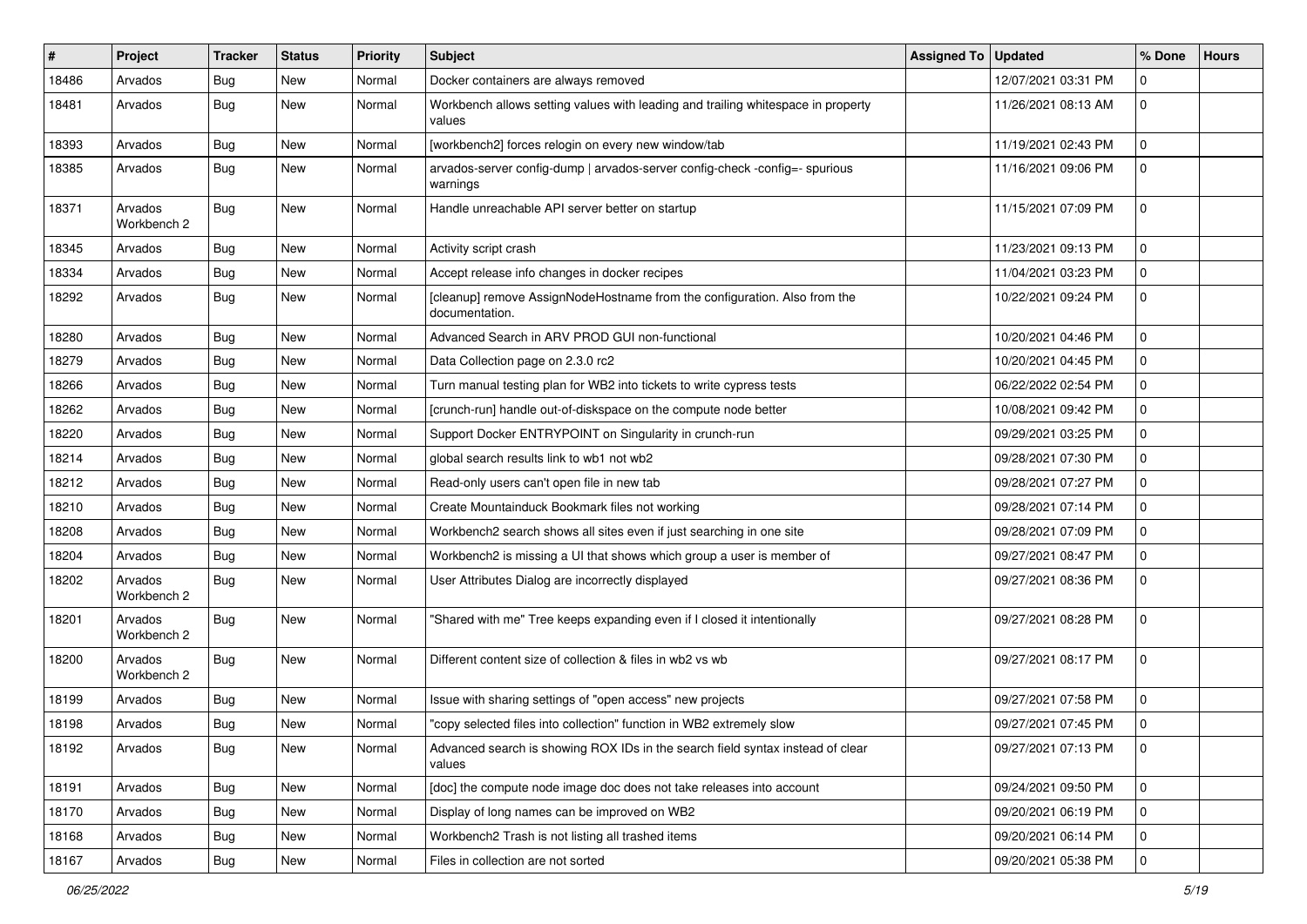| ∦     | Project | Tracker    | <b>Status</b> | <b>Priority</b> | <b>Subject</b>                                                                                                                                | Assigned To | <b>Updated</b>      | % Done         | <b>Hours</b> |
|-------|---------|------------|---------------|-----------------|-----------------------------------------------------------------------------------------------------------------------------------------------|-------------|---------------------|----------------|--------------|
| 18166 | Arvados | <b>Bug</b> | <b>New</b>    | Normal          | [Release] Auto-sync the arvados gem dependencies on RailsAPI and Workbench1                                                                   |             | 11/10/2021 04:14 PM | $\Omega$       |              |
| 18161 | Arvados | Bug        | <b>New</b>    | Normal          | [a-d-c] the arvados_dispatchcloud_queue_entries prometheus metric should report<br>actual instance types                                      |             | 09/16/2021 04:41 PM | $\mathbf 0$    |              |
| 18118 | Arvados | Bug        | New           | Normal          | investigate separate socket timeouts waiting for connection and HTTP response in<br>Python SDK                                                |             | 09/08/2021 03:22 PM | $\mathbf 0$    |              |
| 18114 | Arvados | <b>Bug</b> | <b>New</b>    | Normal          | [a-d-c] slow down retries when CreateInstance returns non-quota/non-throttle errors                                                           |             | 09/07/2021 06:11 PM | $\mathbf 0$    |              |
| 18101 | Arvados | Bug        | <b>New</b>    | Normal          | [a-d-c] [AWS] add option to spin up (spot) instances in more/all availability zones in<br>the region                                          |             | 09/03/2021 08:16 PM | $\mathbf 0$    |              |
| 18075 | Arvados | Bug        | New           | Normal          | arvados-dispatch-cloud should respect Containers.MaxComputeVMs                                                                                |             | 08/30/2021 07:33 PM | $\Omega$       |              |
| 18019 | Arvados | <b>Bug</b> | <b>New</b>    | Normal          | [deployment][arvados-formula] selinux breaks many installation steps                                                                          |             | 08/12/2021 06:31 PM | $\mathbf 0$    |              |
| 18016 | Arvados | Bug        | New           | Normal          | [api] remove unused last_used_at and last_used_by_ip_address columns on<br>api_client_authorizations table                                    |             | 08/12/2021 02:52 PM | $\mathbf 0$    |              |
| 18011 | Arvados | <b>Bug</b> | New           | Normal          | [packaging][centos7] systemctl daemon-reload should be run by the post-inst script<br>when upgrading packages on centos 7                     |             | 08/13/2021 12:07 AM | $\overline{0}$ |              |
| 18009 | Arvados | Bug        | <b>New</b>    | Normal          | [controller] always returns an empty "unsigned_manifest_text" field for collections                                                           |             | 08/11/2021 05:15 PM | $\mathbf 0$    |              |
| 18008 | Arvados | <b>Bug</b> | <b>New</b>    | Normal          | [api] regid not always being recorded in the api server log                                                                                   |             | 08/11/2021 05:06 PM | $\mathbf 0$    |              |
| 18000 | Arvados | Bug        | New           | Normal          | [deduplicationreport] negative number in the "saved by Keep deduplication" report                                                             |             | 08/10/2021 01:27 PM | $\Omega$       |              |
| 17942 | Arvados | Bug        | <b>New</b>    | Normal          | [arv-mount] requests manifest text multiple times when mounting collection                                                                    |             | 08/09/2021 03:41 PM | $\mathbf 0$    |              |
| 17941 | Arvados | <b>Bug</b> | New           | Normal          | [ws] memory management issues                                                                                                                 |             | 08/09/2021 03:40 PM | 0              |              |
| 17940 | Arvados | Bug        | <b>New</b>    | Normal          | [controller] memory management issues                                                                                                         |             | 08/09/2021 03:40 PM | $\mathbf 0$    |              |
| 17937 | Arvados | Bug        | <b>New</b>    | Normal          | [workbench] uploader is hardcoded to X-Keep-Desired-Replicas: 2                                                                               |             | 08/13/2021 04:40 AM | $\mathbf 0$    |              |
| 17878 | Arvados | <b>Bug</b> | New           | Normal          | [container shell] confusing error "channel 3: bad ext data" when forwarding tcp traffic<br>into a container with API: false                   |             | 07/08/2021 05:21 PM | $\mathbf 0$    |              |
| 17859 | Arvados | Bug        | New           | Normal          | When @AutoSetupNewUsers: true@ new users' username is added as email                                                                          |             | 08/02/2021 12:23 PM | $\mathbf 0$    |              |
| 17845 | Arvados | Bug        | <b>New</b>    | Normal          | [tutorial] reuse is not working                                                                                                               |             | 06/22/2022 02:56 PM | $\Omega$       |              |
| 17786 | Arvados | Bug        | <b>New</b>    | Normal          | [deployment][webshell][shellinabox] centos 7's shellinabox is not pam-enabled                                                                 |             | 07/09/2021 07:29 PM | $\mathbf 0$    |              |
| 17780 | Arvados | Bug        | New           | Normal          | [a-d-c] when toggling UsePreemptibleInstances, existing containers that are runnable<br>generate lots of errors                               |             | 07/06/2021 09:07 PM | $\mathbf 0$    |              |
| 17775 | Arvados | Bug        | New           | Normal          | [a-d-c] the user should be able to see when preemptible nodes get shut down and the<br>running container requeued                             |             | 12/14/2021 09:01 PM | $\mathbf 0$    |              |
| 17771 | Arvados | <b>Bug</b> | New           | Normal          | [a-d-c] when a cluster supports preemptible nodes, there should be a knob to allow<br>the user to choose the use of preemptible nodes, or not |             | 07/06/2021 09:08 PM |                |              |
| 17764 | Arvados | Bug        | New           | Normal          | [arv-put] progress update does not refresh frequently enough                                                                                  |             | 07/06/2021 09:08 PM | $\mathbf 0$    |              |
| 17759 | Arvados | Bug        | New           | Normal          | [Keep] azure blob driver 404 errors are weird                                                                                                 |             | 07/06/2021 09:08 PM | 0              |              |
| 17746 | Arvados | <b>Bug</b> | New           | Normal          | Long lines in the WB2 logs are wrapped messing up the viewport                                                                                |             | 06/01/2021 09:50 PM | 0              |              |
| 17745 | Arvados | <b>Bug</b> | New           | Normal          | [config] arvados-server config-dump with ec2 driver has confusing output                                                                      |             | 07/06/2021 09:08 PM | $\overline{0}$ |              |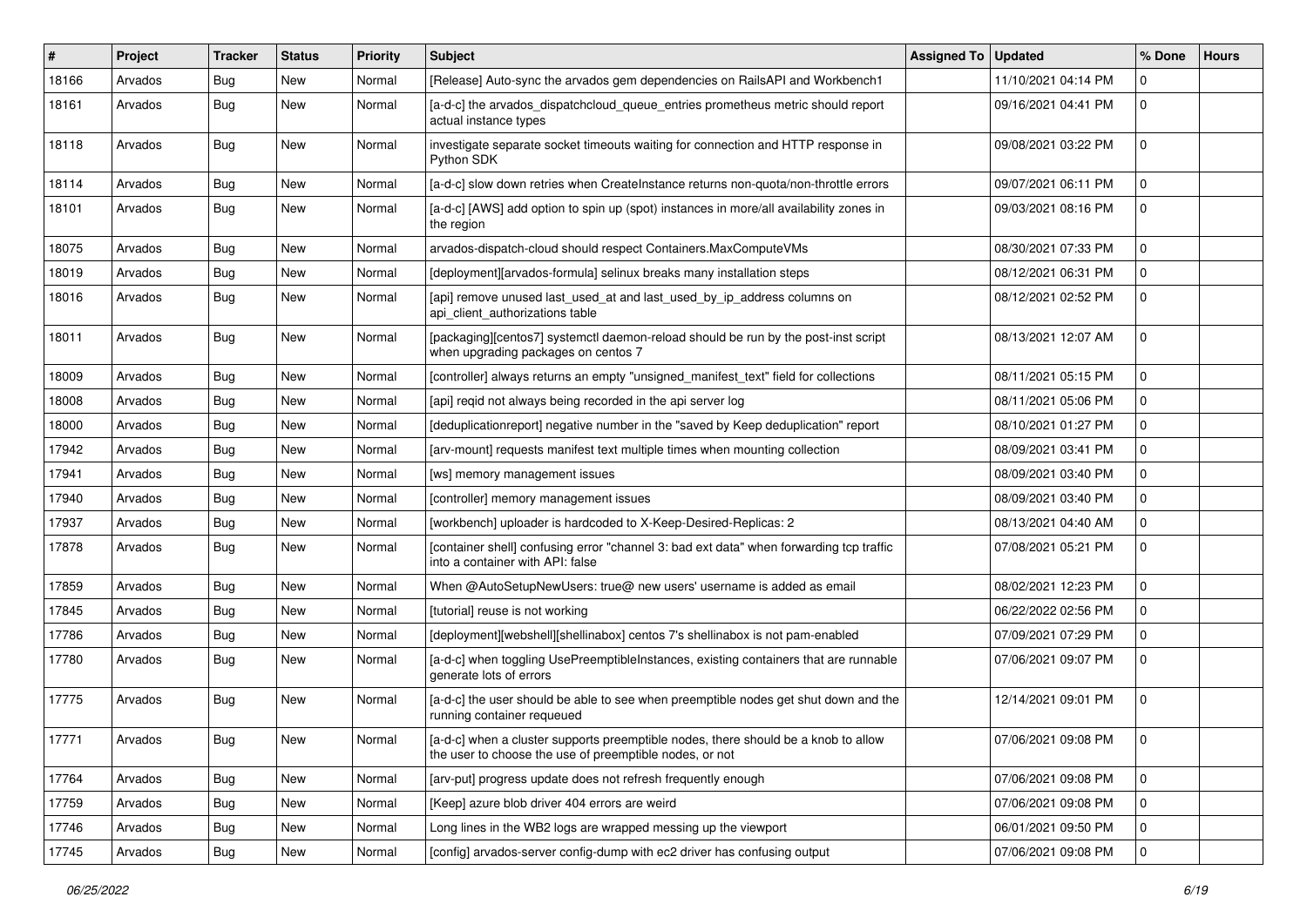| $\#$  | Project                | <b>Tracker</b> | <b>Status</b> | <b>Priority</b> | <b>Subject</b>                                                                                                                   | <b>Assigned To</b> | <b>Updated</b>      | % Done              | <b>Hours</b> |
|-------|------------------------|----------------|---------------|-----------------|----------------------------------------------------------------------------------------------------------------------------------|--------------------|---------------------|---------------------|--------------|
| 17741 | Arvados                | Bug            | New           | Normal          | Golang SDK CollectionFileSystem uses time.Now() as default Last-Modified for all<br>collections identified by portable data hash |                    | 06/04/2021 03:30 PM | $\mathbf{0}$        |              |
| 17681 | Arvados                | Bug            | New           | Normal          | [controller] seems to have a really long timeout for its db connection                                                           |                    | 06/08/2021 05:52 PM | $\Omega$            |              |
| 17674 | Arvados                | Bug            | New           | Normal          | add profiling infrastructure to Rails API server                                                                                 |                    | 06/08/2021 05:53 PM | $\mathbf 0$         |              |
| 17597 | Arvados                | Bug            | New           | Normal          | [keep-web] Improve error response when AnonymousUserToken not configured and<br>no token provided by client                      |                    | 04/28/2021 06:24 PM | $\mathbf 0$         |              |
| 17584 | Arvados                | <b>Bug</b>     | <b>New</b>    | Normal          | Permission dialog should indicate that permissions are inherited                                                                 |                    | 04/26/2021 02:11 PM | $\Omega$            |              |
| 17580 | Arvados                | <b>Bug</b>     | <b>New</b>    | Normal          | multi-select for inputs in workflow doesn't work anymore                                                                         |                    | 04/23/2021 01:55 PM | $\Omega$            |              |
| 17578 | Arvados                | <b>Bug</b>     | <b>New</b>    | Normal          | Global search results presentation in WB2                                                                                        |                    | 04/23/2021 01:51 PM | $\mathbf 0$         |              |
| 17577 | Arvados                | Bug            | <b>New</b>    | Normal          | Current description not shown under Edit Project                                                                                 |                    | 04/22/2021 06:55 AM | $\Omega$            |              |
| 17576 | Arvados                | <b>Bug</b>     | <b>New</b>    | Normal          | Copy collection link includes style                                                                                              |                    | 04/22/2021 06:54 AM | $\mathbf 0$         |              |
| 17575 | Arvados                | Bug            | New           | Normal          | "Shared with me" Tree keeps expanding even if I closed it intentionally                                                          |                    | 04/22/2021 06:51 AM | $\mathbf 0$         |              |
| 17561 | Arvados                | Bug            | New           | Normal          | [arvados-dispatch-cloud] inst.SetTags() and inst.Destroy() should respect rate-limiting<br>responses from cloud provider         |                    | 06/02/2021 08:02 PM | $\mathbf 0$         |              |
| 17494 | Arvados                | Bug            | New           | Normal          | Still updating users from login cluster when nothing changed                                                                     |                    | 03/22/2021 04:00 PM | $\mathbf 0$         |              |
| 17433 | Arvados                | <b>Bug</b>     | <b>New</b>    | Normal          | Long picklists hide typing field in WB2                                                                                          |                    | 03/01/2021 09:06 PM | $\mathsf{O}\xspace$ |              |
| 17428 | Arvados                | <b>Bug</b>     | New           | Normal          | [deployment] arvados-api-server fails to re-install/upgrade if the postgresql-client and<br>the server versions differ           |                    | 07/06/2021 09:08 PM | $\Omega$            |              |
| 17424 | Arvados                | Bug            | <b>New</b>    | Normal          | [API] group contents endpoint edge cases with filter on uuid                                                                     |                    | 03/08/2021 08:48 PM | $\mathbf 0$         |              |
| 17416 | Arvados<br>Workbench 2 | <b>Bug</b>     | <b>New</b>    | Normal          | Make sure dev packages don't get included when making the production build                                                       |                    | 02/19/2021 07:45 PM | $\Omega$            |              |
| 17413 | Arvados                | Bug            | New           | Normal          | [arv-mount] Exit (instead of undefined behavior) after unhandled exception                                                       |                    | 07/06/2021 09:08 PM | $\mathbf 0$         |              |
| 17400 | Arvados<br>Workbench 2 | Bug            | New           | Normal          | Directly shared collections are displayed as "read-only"                                                                         |                    | 02/17/2021 10:37 PM | $\mathbf 0$         |              |
| 17381 | Arvados                | <b>Bug</b>     | <b>New</b>    | Normal          | [playground] [wb2] add a redirect                                                                                                |                    | 02/12/2021 04:34 PM | $\Omega$            |              |
| 17358 | Arvados                | <b>Bug</b>     | <b>New</b>    | Normal          | [wb2] mis-placed label?                                                                                                          |                    | 07/06/2021 09:08 PM | $\mathbf 0$         |              |
| 17357 | Arvados                | Bug            | <b>New</b>    | Normal          | [wb2] ssh keys for admin user list all of them (in the user tab)                                                                 |                    | 07/06/2021 09:08 PM | $\Omega$            |              |
| 17347 | Arvados                | Bug            | New           | Normal          | crunch-run -- list fatal error out of memory                                                                                     |                    | 02/05/2021 05:22 PM | $\Omega$            |              |
| 17345 | Arvados                | <b>Bug</b>     | <b>New</b>    | Normal          | [boot] handle dependency upgrades better in "arvados-package build"                                                              |                    | 07/06/2021 09:12 PM | $\mathbf 0$         |              |
| 17314 | Arvados                | Bug            | <b>New</b>    | Normal          | [API] [controller] [Workbench] 404 on foreign user UUID in admin interface                                                       |                    | 07/06/2021 09:08 PM | $\mathbf{0}$        |              |
| 17291 | Arvados                | Bug            | <b>New</b>    | Normal          | Copy selected to collection issue                                                                                                |                    | 01/25/2021 04:59 PM | $\mathbf{0}$        |              |
| 17275 | Arvados                | Bug            | New           | Normal          | Move Go Arvados RPC module into Go SDK & migrate to new API                                                                      |                    | 01/20/2021 04:36 PM | $\Omega$            |              |
| 17244 | Arvados                | Bug            | <b>New</b>    | Normal          | Make sure cgroupsV2 works with Arvados                                                                                           |                    | 01/19/2021 06:43 PM | $\mathbf 0$         |              |
| 17195 | Arvados<br>Workbench 2 | Bug            | <b>New</b>    | Normal          | workbench2/static/js/main.ad432f16.js has c97qk.arvadosapi.com hardcoded                                                         |                    | 12/05/2020 07:41 PM | $\mathbf 0$         |              |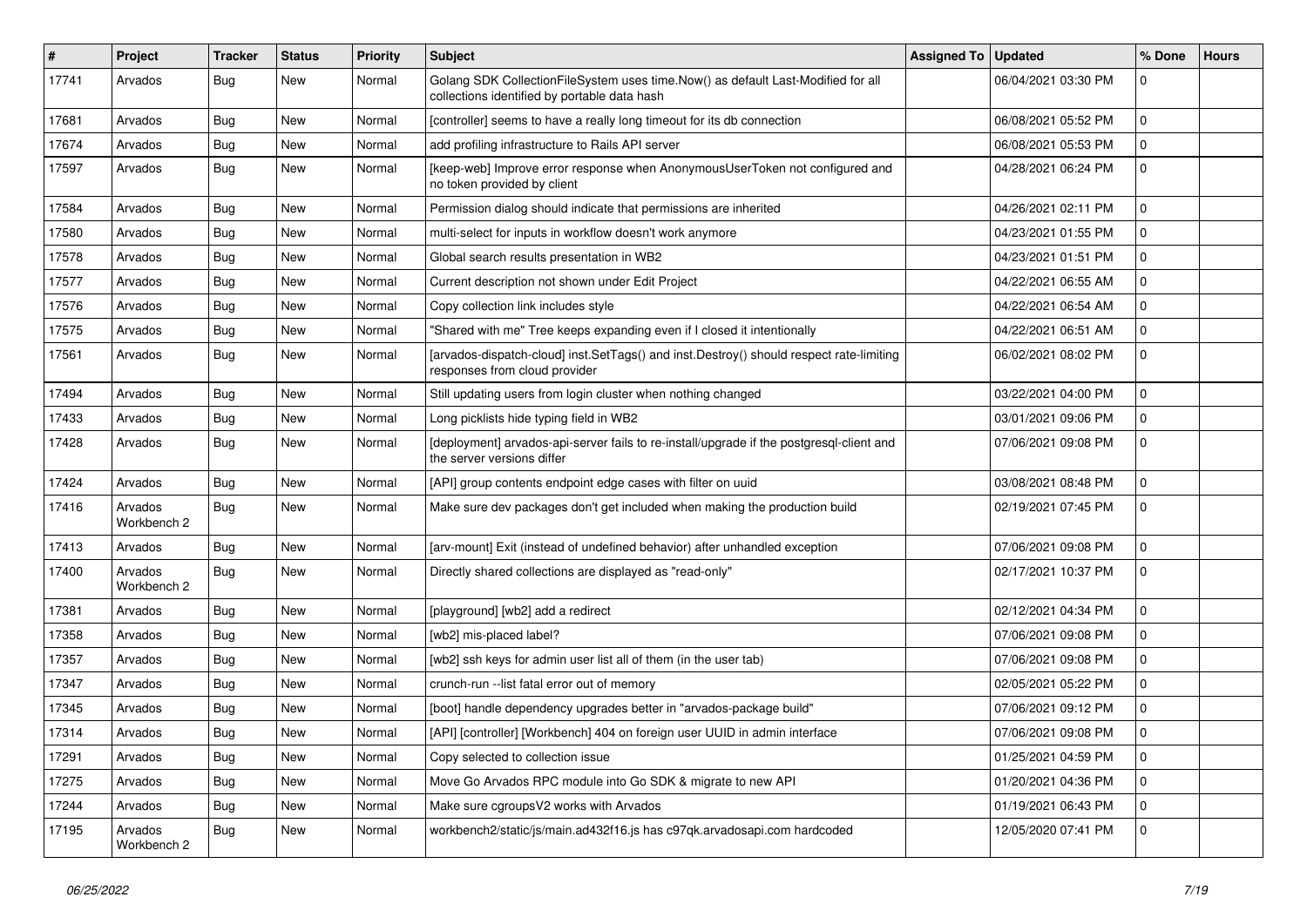| #     | Project                | <b>Tracker</b> | <b>Status</b> | <b>Priority</b> | <b>Subject</b>                                                                                                   | <b>Assigned To</b> | <b>Updated</b>      | % Done         | <b>Hours</b> |
|-------|------------------------|----------------|---------------|-----------------|------------------------------------------------------------------------------------------------------------------|--------------------|---------------------|----------------|--------------|
| 17186 | Arvados                | <b>Bug</b>     | New           | Normal          | [dispatch] broken node logs should also be copied to a-d-c logs                                                  |                    | 12/02/2020 05:49 PM | $\mathbf 0$    |              |
| 17160 | Arvados                | <b>Bug</b>     | <b>New</b>    | Normal          | [packaging] upgrade run_upload_packages.py to use twine for upload to PyPI                                       |                    | 11/23/2020 04:28 PM | 0              |              |
| 17159 | Arvados                | <b>Bug</b>     | New           | Normal          | [build] make build-packages-python-ruby run on a Jenkins satellite                                               |                    | 11/23/2020 04:25 PM | $\mathbf 0$    |              |
| 17158 | Arvados                | Bug            | New           | Normal          | Cannot execute a registered CommandLineTool, only Workflow                                                       |                    | 11/23/2020 04:20 PM | 0              |              |
| 17157 | Arvados                | <b>Bug</b>     | <b>New</b>    | Normal          | Workbench should have all collection updates result in new versions                                              |                    | 11/23/2020 04:22 PM | 0              |              |
| 17153 | Arvados                | <b>Bug</b>     | New           | Normal          | Displays "Your project is empty." instead of "Nothing matched the search" when a<br>search doesn't find anything |                    | 11/19/2020 08:16 PM | $\mathbf 0$    |              |
| 17074 | Arvados                | Bug            | New           | Normal          | Use count=none & keyset paging                                                                                   |                    | 11/03/2020 09:15 PM | 0              |              |
| 17052 | Arvados                | <b>Bug</b>     | In Progress   | Normal          | arvados-server replaces run_test_services.py                                                                     |                    | 10/28/2020 04:37 PM | 0              |              |
| 17041 | Arvados                | Bug            | <b>New</b>    | Normal          | Upload doesn't work on arvbox-demo                                                                               |                    | 10/22/2020 08:05 PM | 0              |              |
| 17005 | Arvados                | <b>Bug</b>     | New           | Normal          | CWL v1.2 Conformance test 83 failed twice on the new Arvados Playground                                          |                    | 10/14/2020 04:19 PM | 0              |              |
| 16973 | Arvados                | Bug            | <b>New</b>    | Normal          | No "disable re-use" option when running a newly registered workflow                                              |                    | 10/07/2020 06:46 PM | $\mathbf 0$    |              |
| 16972 | Arvados                | <b>Bug</b>     | New           | Normal          | Container request page doesn't refresh                                                                           |                    | 10/07/2020 06:33 PM | 0              |              |
| 16970 | Arvados                | <b>Bug</b>     | New           | Normal          | "Shared" option in sharing dialog is confusing                                                                   |                    | 10/07/2020 06:30 PM | $\mathbf 0$    |              |
| 16969 | Arvados<br>Workbench 2 | <b>Bug</b>     | New           | Normal          | User with can_manage access can drop own permissions by making "private"                                         |                    | 09/10/2021 01:33 PM | $\mathbf 0$    |              |
| 16933 | Arvados                | Bug            | New           | Normal          | [login federation] post-trashing collection UX bug                                                               |                    | 09/30/2020 04:49 PM | $\mathbf 0$    |              |
| 16932 | Arvados                | <b>Bug</b>     | <b>New</b>    | Normal          | [login federation] trashing collections: snackbar issues                                                         |                    | 10/02/2020 03:31 PM | 0              |              |
| 16931 | Arvados                | <b>Bug</b>     | New           | Normal          | [login federation] Not Found modal when looking at trashed collection                                            |                    | 09/30/2020 04:39 PM | 0              |              |
| 16867 | Arvados                | <b>Bug</b>     | <b>New</b>    | Normal          | Rust SDK                                                                                                         |                    | 09/23/2020 09:04 AM | $\mathbf 0$    |              |
| 16853 | Arvados                | Bug            | New           | Normal          | [arvbox] various bugs                                                                                            |                    | 09/18/2020 08:55 PM | 0              |              |
| 16852 | Arvados                | <b>Bug</b>     | New           | Normal          | [keep-balance] replication level distribution should account for volumes' built-in<br>replication                |                    | 07/06/2021 09:12 PM | $\mathbf 0$    |              |
| 16851 | Arvados                | <b>Bug</b>     | New           | Normal          | [keep-balance] "underreplicated blocks" are overcounted in log messages                                          |                    | 07/06/2021 09:12 PM | $\mathbf 0$    |              |
| 16830 | Arvados                | <b>Bug</b>     | <b>New</b>    | Normal          | [keep-web] S3 PutObject response should have content MD5                                                         |                    | 07/06/2021 09:12 PM | $\mathbf 0$    |              |
| 16805 | Arvados                | <b>Bug</b>     | <b>New</b>    | Normal          | "enter" dismisses setup dialog instead of submitting                                                             |                    | 09/08/2020 08:46 PM | 0              |              |
| 16771 | Arvados                | <b>Bug</b>     | New           | Normal          | [keepstore, arvados-dispatch-cloud] Driver parameter should be specified consistently                            |                    | 08/26/2020 10:07 PM | 0              |              |
| 16658 | Arvados                | <b>Bug</b>     | <b>New</b>    | Normal          | [Bug] "Move/Copy To" Dialog does not list all possible target locations.                                         |                    | 07/30/2020 05:31 PM | $\mathbf 0$    |              |
| 16656 | Arvados                | Bug            | New           | Normal          | Arvados bug (GUI): Favorites not displayed in ARV move function                                                  |                    | 07/30/2020 05:29 PM | 0              |              |
| 16633 | Arvados                | <b>Bug</b>     | New           | Normal          | "Arvados VM" is not defined in the docs                                                                          |                    | 07/26/2020 10:53 AM | 0              |              |
| 16614 | Arvados                | <b>Bug</b>     | New           | Normal          | Submitting workflows with large numbers of file inputs is very slow                                              |                    | 11/03/2020 08:10 PM | 0              |              |
| 16566 | Arvados                | <b>Bug</b>     | New           | Normal          | [cli] can't create a token when using a token created with create superuser token.rb                             |                    | 07/06/2021 09:08 PM | 0              |              |
| 16556 | Arvados                | Bug            | New           | Normal          | Template for Workflow Displaying Last Step instead of Main on Workbench                                          |                    | 06/23/2020 01:16 AM | 0              |              |
| 16448 | Arvados                | <b>Bug</b>     | New           | Normal          | Validation should detect input/output parameter name collisions.                                                 |                    | 05/18/2020 09:50 PM | $\overline{0}$ |              |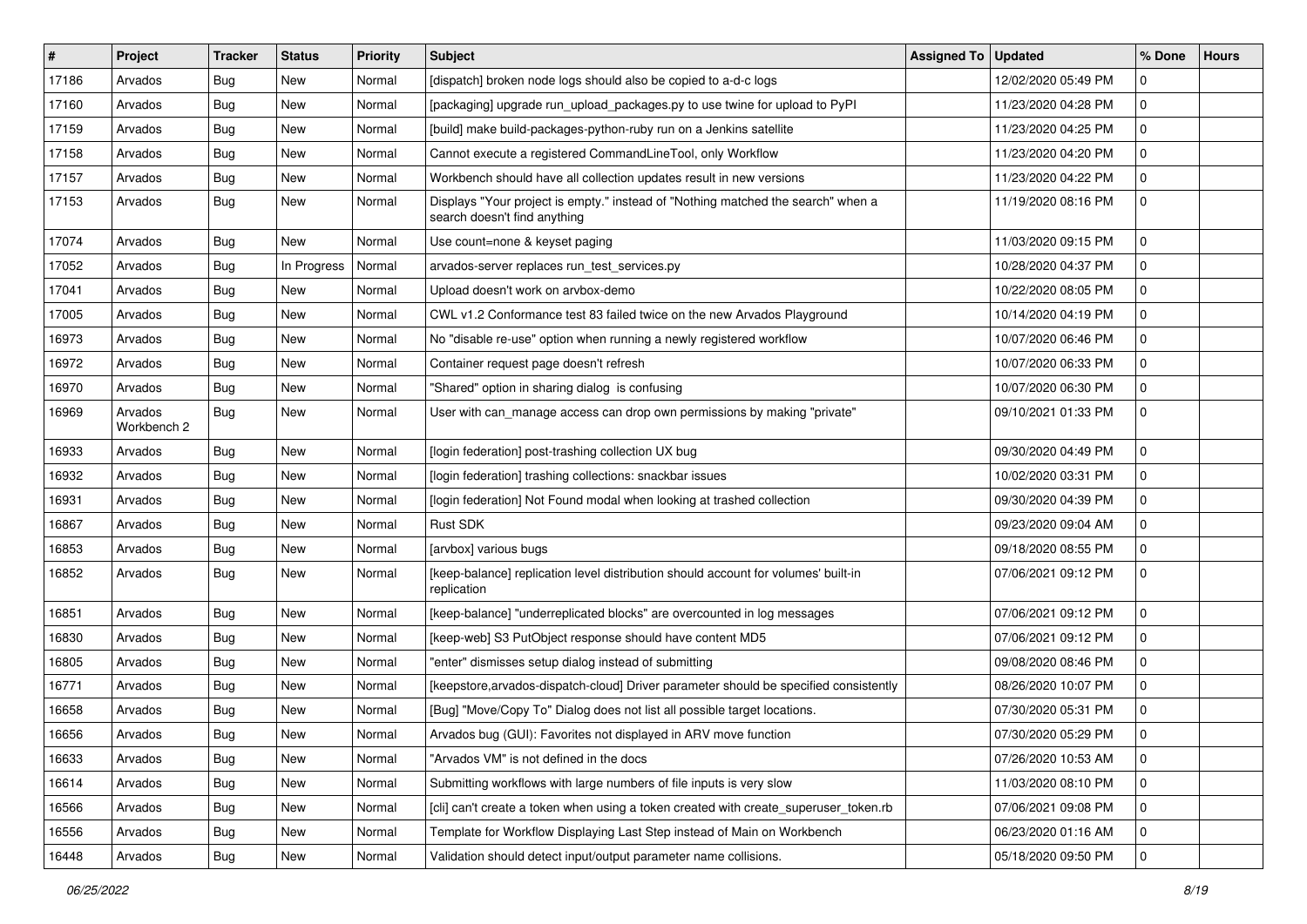| $\#$  | Project                | <b>Tracker</b> | <b>Status</b> | <b>Priority</b> | <b>Subject</b>                                                                                                                                                                           | <b>Assigned To</b> | <b>Updated</b>      | % Done       | <b>Hours</b> |
|-------|------------------------|----------------|---------------|-----------------|------------------------------------------------------------------------------------------------------------------------------------------------------------------------------------------|--------------------|---------------------|--------------|--------------|
| 16436 | Arvados                | <b>Bug</b>     | <b>New</b>    | Normal          | [install] Ensure postgresql has en_US.UTF-8 collation                                                                                                                                    |                    | 05/18/2020 03:12 PM | $\mathbf{0}$ |              |
| 16426 | Arvados                | <b>Bug</b>     | New           | Normal          | [arv-put] should calculate (worst case) manifest size up front before upload, and abort<br>when it is too large                                                                          |                    | 07/06/2021 09:08 PM | $\mathbf 0$  |              |
| 16409 | Arvados                | Bug            | New           | Normal          | User tool runs out of memory and is killed; job still reported as being successful                                                                                                       |                    | 05/06/2020 01:52 PM | $\mathbf 0$  |              |
| 16401 | Arvados                | Bug            | <b>New</b>    | Normal          | Provenance graph not correctly capturing scatter/gather                                                                                                                                  |                    | 05/04/2020 12:10 PM | $\mathbf 0$  |              |
| 16400 | Arvados                | <b>Bug</b>     | New           | Normal          | Project Description editing lacks preview mode and lacks formatting instructions                                                                                                         |                    | 05/03/2020 08:50 AM | $\mathbf 0$  |              |
| 16371 | Arvados                | <b>Bug</b>     | <b>New</b>    | Normal          | <arvadosmodel::unresolvablecontainererror: "arvados="" docker="" image="" jobs"="" not<br="">found&gt; (req-3ni7i1prpb9v3ii8ux3b) [API: 422]</arvadosmodel::unresolvablecontainererror:> |                    | 04/25/2020 04:01 PM | $\mathbf 0$  |              |
| 16370 | Arvados                | Bug            | New           | Normal          | data collections from sub projects not listed in the workflow configurator                                                                                                               |                    | 04/25/2020 12:12 PM | $\Omega$     |              |
| 16368 | Arvados                | Bug            | <b>New</b>    | Normal          | https://docs.arvados.org/ should redirect to https://doc.arvados.org/                                                                                                                    |                    | 04/25/2020 11:49 AM | $\mathbf 0$  |              |
| 16367 | Arvados                | <b>Bug</b>     | New           | Normal          | forced download of arvados/jobs to client                                                                                                                                                |                    | 05/01/2020 04:19 PM | $\mathbf 0$  |              |
| 16346 | Arvados                | <b>Bug</b>     | New           | Normal          | Determine best practices for error wrapping in Go                                                                                                                                        |                    | 04/22/2020 03:26 PM | $\mathbf 0$  |              |
| 16344 | Arvados                | <b>Bug</b>     | <b>New</b>    | Normal          | Better logging of token rejection                                                                                                                                                        |                    | 10/07/2020 04:07 PM | $\mathbf 0$  |              |
| 16338 | Arvados                | <b>Bug</b>     | New           | Normal          | https://workbench.lugli.arvadosapi.com/container_requests/lugli-xvhdp-moafm8p5e16<br>ul55 no way to see the CWL input object                                                             |                    | 04/18/2020 11:41 AM | $\mathbf 0$  |              |
| 16337 | Arvados                | Bug            | New           | Normal          | https://workbench.lugli.arvadosapi.com/collections/lugli-4zz18-z513nlpqm03hpca#Pro<br>venance_graph is empty                                                                             |                    | 04/17/2020 04:47 PM | $\mathbf 0$  |              |
| 16335 | Arvados                | Bug            | <b>New</b>    | Normal          | update arvados-cwl-runner to work with Python 3.8                                                                                                                                        |                    | 04/17/2020 04:46 PM | $\mathbf 0$  |              |
| 16332 | Arvados                | <b>Bug</b>     | New           | Normal          | The user interface for approving users doesn't make sense                                                                                                                                |                    | 04/17/2020 04:43 PM | $\mathbf 0$  |              |
| 16251 | Arvados                | Bug            | <b>New</b>    | Normal          | Workflows unable to show inputs                                                                                                                                                          |                    | 03/13/2020 06:28 AM | $\mathbf 0$  |              |
| 16250 | Arvados                | <b>Bug</b>     | New           | Normal          | API Endpoint not found when opening advanced menu of collection                                                                                                                          |                    | 03/13/2020 06:26 AM | $\mathbf 0$  |              |
| 16249 | Arvados                | Bug            | New           | Normal          | Workflow does not allow entering inputs                                                                                                                                                  |                    | 03/13/2020 06:25 AM | $\mathbf 0$  |              |
| 16241 | Arvados<br>Workbench 2 | <b>Bug</b>     | <b>New</b>    | Normal          | Object's description display & editing is inconsistent & lacks textile support                                                                                                           |                    | 09/18/2020 02:35 PM | $\mathbf 0$  |              |
| 16227 | Arvados                | Bug            | In Progress   | Normal          | Downloading folders gets HTML page from WebDAV not data                                                                                                                                  |                    | 06/17/2020 03:48 PM | $\Omega$     |              |
| 16226 | Arvados                | Bug            | New           | Normal          | should be able to view files in browser                                                                                                                                                  |                    | 07/23/2020 06:34 PM | $\mathbf 0$  |              |
| 16225 | Arvados<br>Workbench 2 | <b>Bug</b>     | New           | Normal          | Issues with interactively deleting project from Workbench 2 from Project Browser                                                                                                         |                    | 08/17/2020 02:24 PM | $\mathbf 0$  |              |
| 16224 | Arvados                | Bug            | New           | Normal          | [tests] Jenkins isn't testing the python SDK on python3                                                                                                                                  |                    | 03/06/2020 06:36 PM | $\mathbf 0$  |              |
| 16208 | Arvados                | Bug            | New           | Normal          | Workbench2 doesn't show inputs then #main object is not a Workflow                                                                                                                       |                    | 03/23/2022 03:55 PM | $\mathbf{0}$ |              |
| 16182 | Arvados                | Bug            | New           | Normal          | Prevent login from old email addresses                                                                                                                                                   |                    | 05/18/2020 06:28 PM | 0            |              |
| 16179 | Arvados                | <b>Bug</b>     | New           | Normal          | "Move/Copy To" Dialog does not list all possible target locations.                                                                                                                       |                    | 02/26/2020 08:48 AM | 0            |              |
| 16170 | Arvados                | <b>Bug</b>     | New           | Normal          | Uploading of folder structure into collection is not working                                                                                                                             |                    | 02/24/2020 02:27 PM | $\mathbf 0$  |              |
| 16155 | Arvados                | Bug            | New           | Normal          | materialized_permission_view has got to go                                                                                                                                               |                    | 02/19/2020 09:20 PM | l 0          |              |
| 16130 | Arvados                | Bug            | New           | Normal          | Copying container request gets error                                                                                                                                                     |                    | 10/05/2020 06:54 PM | 0            |              |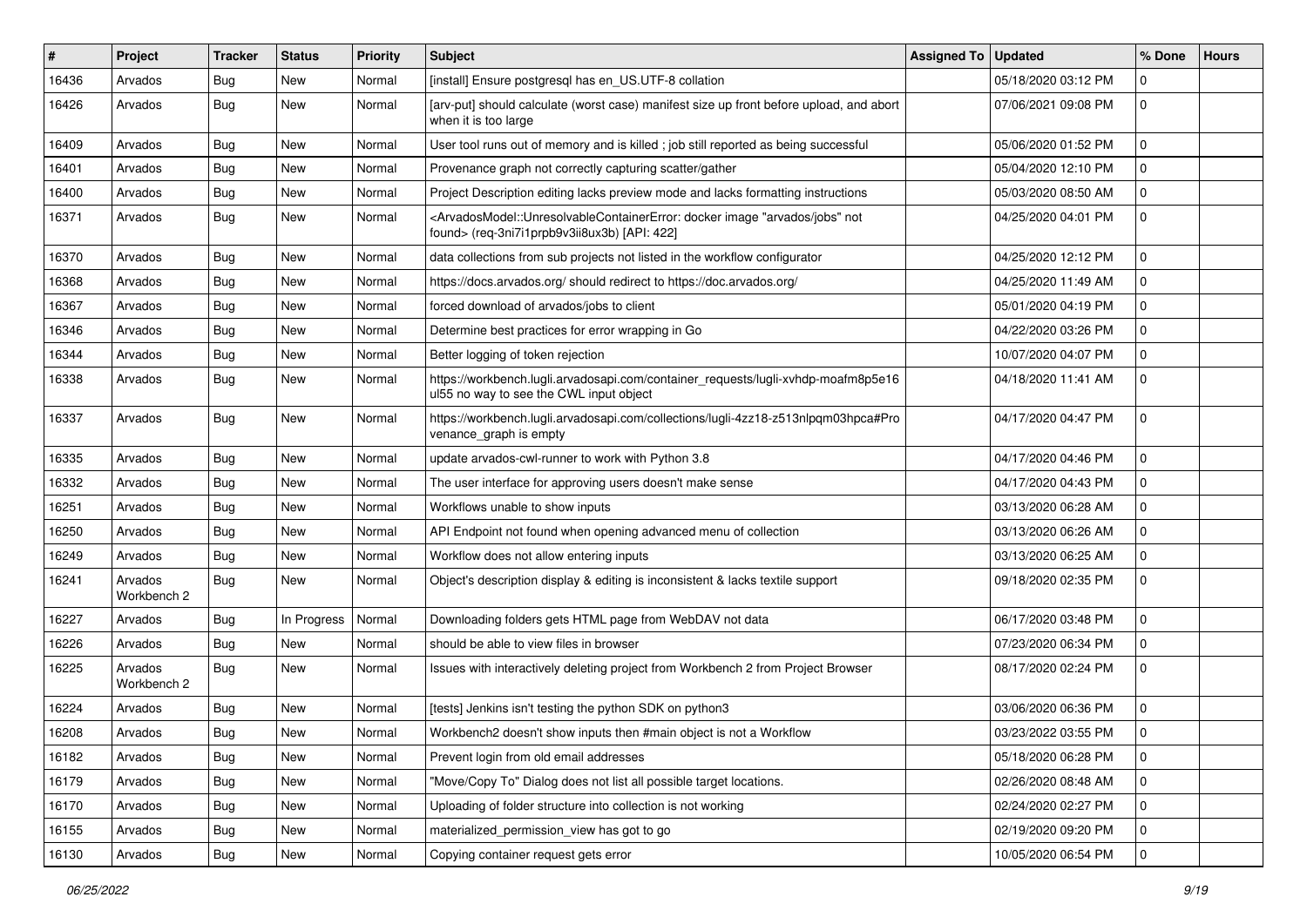| $\sharp$ | Project                | <b>Tracker</b> | <b>Status</b> | Priority | <b>Subject</b>                                                                      | Assigned To | <b>Updated</b>      | % Done       | <b>Hours</b> |
|----------|------------------------|----------------|---------------|----------|-------------------------------------------------------------------------------------|-------------|---------------------|--------------|--------------|
| 16124    | Arvados                | <b>Bug</b>     | <b>New</b>    | Normal   | "Setup shell account" doesn't work                                                  |             | 06/19/2020 02:35 PM | $\Omega$     |              |
| 16123    | Arvados                | Bug            | <b>New</b>    | Normal   | Browsing trash produces spurious errors                                             |             | 06/19/2020 02:33 PM | $\mathbf{0}$ |              |
| 16119    | Arvados                | Bug            | <b>New</b>    | Normal   | display lingers after error                                                         |             | 07/23/2020 06:40 PM | $\mathbf 0$  |              |
| 16114    | Arvados                | <b>Bug</b>     | New           | Normal   | "Log in as user" doesn't work                                                       |             | 06/19/2020 02:35 PM | $\mathbf 0$  |              |
| 16102    | Arvados                | Bug            | <b>New</b>    | Normal   | User doesn't appear in user list after "New user" dialog                            |             | 02/27/2020 06:45 PM | $\mathbf 0$  |              |
| 16087    | Arvados                | Bug            | <b>New</b>    | Normal   | 'No such file or directory - dot' reported when clicking on Provenance tab          |             | 01/27/2020 05:35 PM | $\mathbf 0$  |              |
| 16078    | Arvados<br>Workbench 2 | Bug            | New           | Normal   | User page for admins doesn't work correctly                                         |             | 02/12/2020 02:51 PM | $\mathbf 0$  |              |
| 16065    | Arvados<br>Workbench 2 | Bug            | New           | Normal   | Navigate to the newly created collection when extracting files from an existing one |             | 06/19/2020 02:33 PM | $\Omega$     |              |
| 16063    | Arvados<br>Workbench 2 | Bug            | New           | Normal   | Enhance share popup dialog design                                                   |             | 04/14/2021 01:41 PM | $\mathbf 0$  |              |
| 16054    | Arvados<br>Workbench 2 | <b>Bug</b>     | New           | Normal   | Responsive layout, reflows based on window width                                    |             | 02/12/2020 03:17 PM | $\mathbf 0$  |              |
| 16038    | Arvados<br>Workbench 2 | <b>Bug</b>     | New           | Normal   | Custom Enum Type in the workflow breaks the Workflow runner Wizard                  |             | 02/12/2020 03:18 PM | $\mathbf 0$  |              |
| 16034    | Arvados                | Bug            | In Progress   | Normal   | ---- bookmark ---                                                                   |             | 02/25/2020 09:28 PM | $\Omega$     |              |
| 15938    | Arvados                | Bug            | <b>New</b>    | Normal   | [API] requesting collections via POST with _method=GET returns one result           |             | 12/17/2019 05:51 PM | $\mathbf{0}$ |              |
| 15906    | Arvados                | <b>Bug</b>     | New           | Normal   | Issues with collection manifest in Java SDK v2                                      |             | 12/04/2019 09:06 AM | $\mathbf 0$  |              |
| 15832    | Arvados<br>Workbench 2 | <b>Bug</b>     | New           | Normal   | [WB2] Add create data collection to context menu for projects                       |             | 02/12/2020 02:56 PM | $\mathbf 0$  |              |
| 15798    | Arvados                | <b>Bug</b>     | <b>New</b>    | Normal   | [Workbench2] Cluster label colors                                                   |             | 02/12/2020 03:19 PM | $\mathbf{0}$ |              |
| 15790    | Arvados                | Bug            | <b>New</b>    | Normal   | [Workbench2] Non-admin users can access admin pages via urls                        |             | 02/12/2020 03:19 PM | $\mathbf 0$  |              |
| 15767    | Arvados<br>Workbench 2 | <b>Bug</b>     | <b>New</b>    | Normal   | "Load more" button on search results page always shows                              |             | 02/12/2020 03:01 PM | $\Omega$     |              |
| 15764    | Arvados<br>Workbench 2 | <b>Bug</b>     | <b>New</b>    | Normal   | Right clicking on a node in the navigation tree should select it                    |             | 02/12/2020 03:01 PM | $\mathbf 0$  |              |
| 15763    | Arvados<br>Workbench 2 | Bug            | New           | Normal   | Owner field in Details pane should contain name and should link to correct location |             | 02/12/2020 03:01 PM | $\Omega$     |              |
| 15757    | Arvados                | <b>Bug</b>     | <b>New</b>    | Normal   | [FUSE] occasional deadlock in tests.test unmount.UnmountTest.test replace           |             | 07/06/2021 09:12 PM | $\Omega$     |              |
| 15727    | Arvados                | <b>Bug</b>     | New           | Normal   | [FUSE] Unhandled exception while getting discovery doc                              |             | 07/06/2021 09:12 PM | $\mathbf 0$  |              |
| 15692    | Arvados                | Bug            | <b>New</b>    | Normal   | [CWL] test with arvbox integration tests use tests inside image                     |             | 07/06/2021 09:08 PM | $\mathbf 0$  |              |
| 15650    | Arvados                | <b>Bug</b>     | <b>New</b>    | Normal   | Superscript element brackets showing in header                                      |             | 09/20/2019 02:31 PM | $\mathbf 0$  |              |
| 15602    | Arvados                | Bug            | New           | Normal   | Workbench Integration tests errors                                                  |             | 12/31/2019 08:35 PM | $\mathbf 0$  |              |
| 15588    | Arvados                | Bug            | <b>New</b>    | Normal   | [API] "DefaultReplication: 0" should be an error                                    |             | 07/06/2021 09:12 PM | $\mathbf 0$  |              |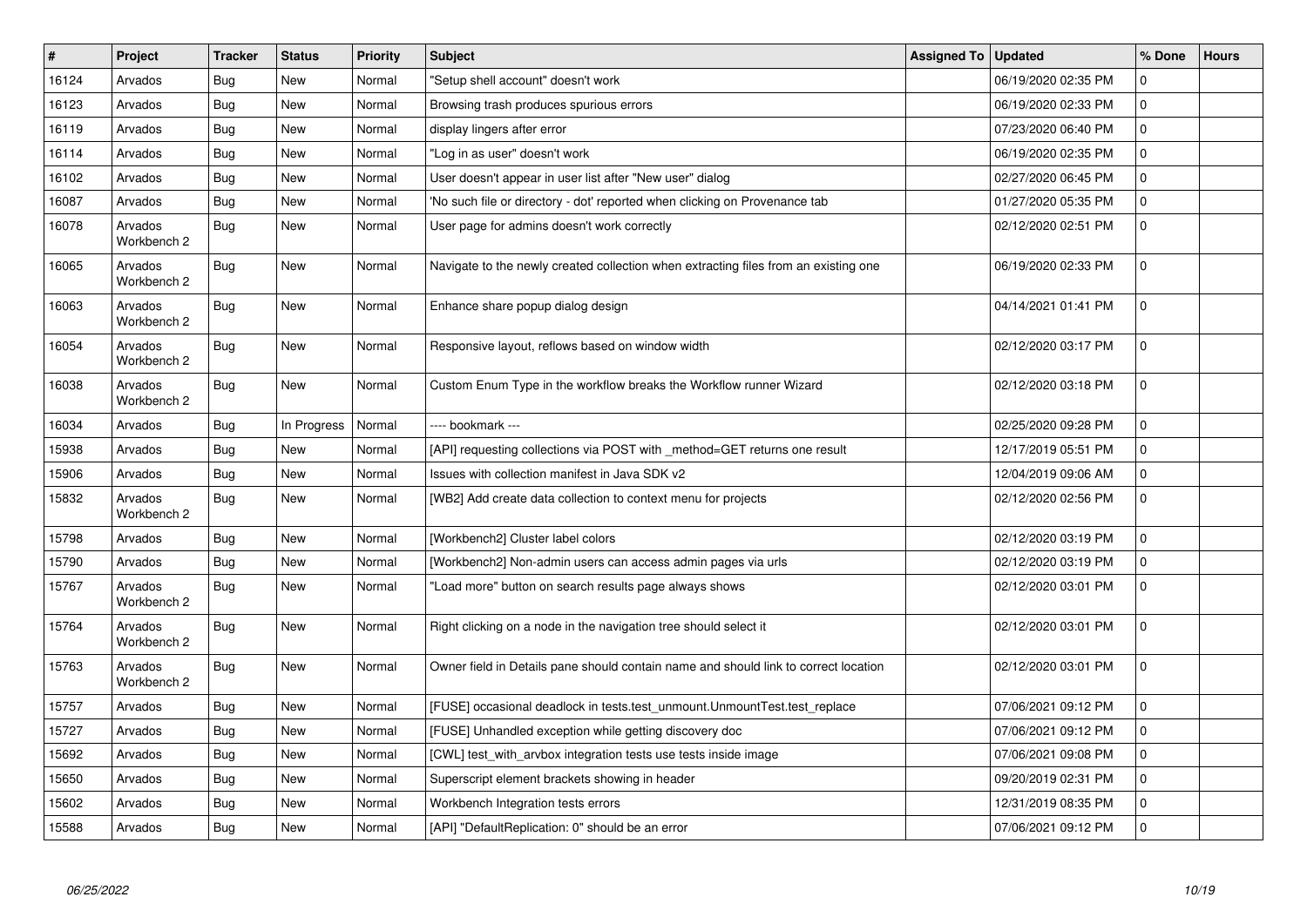| $\pmb{\#}$ | Project                | Tracker    | <b>Status</b> | Priority | <b>Subject</b>                                                                                                                    | <b>Assigned To</b> | <b>Updated</b>      | % Done       | <b>Hours</b> |
|------------|------------------------|------------|---------------|----------|-----------------------------------------------------------------------------------------------------------------------------------|--------------------|---------------------|--------------|--------------|
| 15579      | Arvados                | <b>Bug</b> | New           | Normal   | Staging a large number of files with "loadListing: no_listing" still takes more than 30<br>mins                                   |                    | 07/06/2021 09:08 PM | $\mathbf 0$  |              |
| 15569      | Arvados                | Bug        | New           | Normal   | [WB2] Notify the user when websockets service is disabled                                                                         |                    | 02/12/2020 02:55 PM | $\mathbf 0$  |              |
| 15557      | Arvados                | <b>Bug</b> | <b>New</b>    | Normal   | [Process view] Re-run workflow                                                                                                    |                    | 03/23/2022 06:10 PM | $\Omega$     |              |
| 15537      | Arvados                | Bug        | New           | Normal   | Clarify that Arvados CLI tools are Linux only                                                                                     |                    | 07/06/2021 09:12 PM | $\mathbf 0$  |              |
| 15532      | Arvados                | <b>Bug</b> | New           | Normal   | [Workbench] Fiddlesticks on users activity page when jobs api disabled                                                            |                    | 08/08/2019 06:35 PM | $\mathbf 0$  |              |
| 15525      | Arvados<br>Workbench 2 | <b>Bug</b> | New           | Normal   | [WB2] Copying a collection with files in subdirectories fails                                                                     |                    | 02/12/2020 04:37 PM | $\Omega$     |              |
| 15503      | Arvados                | Bug        | New           | Normal   | Display hashes of CWL secrets in workbench                                                                                        |                    | 07/31/2019 02:16 PM | $\Omega$     |              |
| 15501      | Arvados<br>Workbench 2 | <b>Bug</b> | <b>New</b>    | Normal   | Update help documentation links                                                                                                   |                    | 07/30/2019 06:48 PM | $\mathbf 0$  |              |
| 15347      | Arvados<br>Workbench 2 | <b>Bug</b> | <b>New</b>    | Normal   | [Admin functionality] Admin cannot see another user's content inside the trash                                                    |                    | 02/12/2020 03:03 PM | $\mathbf{0}$ |              |
| 15215      | Arvados<br>Workbench 2 | Bug        | New           | Normal   | [Looking for data and advanced search] After opening collection directly from<br>autocomplete search the details are not updated. |                    | 05/09/2019 09:20 AM | $\mathbf 0$  |              |
| 15178      | Arvados                | <b>Bug</b> | New           | Normal   | Potential security issues with Report a Problem dialog                                                                            |                    | 05/01/2019 01:57 PM | $\mathbf 0$  |              |
| 15176      | Arvados                | <b>Bug</b> | New           | Normal   | Update AngularJS to a supported version                                                                                           |                    | 07/06/2021 09:12 PM | $\mathbf 0$  |              |
| 15118      | Arvados                | <b>Bug</b> | New           | Normal   | [keepstore] Return 5xx (not 4xx) if block is not found due to transient backend device<br>failure                                 |                    | 07/06/2021 09:08 PM | $\mathbf{0}$ |              |
| 15084      | Arvados<br>Workbench 2 | <b>Bug</b> | New           | Normal   | [Running a workflow] Inputs inside subprocesses are not displayed.                                                                |                    | 03/12/2020 02:11 PM | $\mathbf{0}$ |              |
| 15023      | Arvados<br>Workbench 2 | Bug        | New           | Normal   | [Data operations] Adding no-predefined value                                                                                      |                    | 02/12/2020 02:57 PM | $\mathbf 0$  |              |
| 15010      | Arvados<br>Workbench 2 | Bug        | New           | Normal   | Search bar filter shouldn't persist after clicking into a new project                                                             |                    | 02/12/2020 02:57 PM | $\mathbf 0$  |              |
| 15009      | Arvados<br>Workbench 2 | <b>Bug</b> | New           | Normal   | [virtual-machines-user] bugs on the the user virtual machines page                                                                |                    | 03/21/2019 07:13 PM | $\mathbf 0$  |              |
| 14984      | Arvados<br>Workbench 2 | Bug        | New           | Normal   | Display command line, inputs with links to collections                                                                            |                    | 06/26/2019 06:02 PM | $\mathbf 0$  |              |
| 14972      | Arvados                | <b>Bug</b> | <b>New</b>    | Normal   | [arv-mount] mount-tmp flag does not start in read/write mode                                                                      |                    | 03/14/2019 03:42 PM | $\mathbf 0$  |              |
| 14914      | Arvados<br>Workbench 2 | <b>Bug</b> | In Progress   | Normal   | [Data operations] After adding a description on existing project "show full description"<br>is not visible until is refreshed     |                    | 02/12/2020 02:57 PM | $\mathbf 0$  |              |
| 14904      | Arvados<br>Workbench 2 | <b>Bug</b> | New           | Normal   | [Running a workflow] Pre-defined collections do not show up in the list and cannot be<br>deselected                               |                    | 02/12/2020 02:57 PM | 0            |              |
| 14882      | Arvados                | Bug        | New           | Normal   | Upgrading to 1.3.0-1 Error: no proxy available for cluster                                                                        |                    | 03/07/2019 02:27 PM | 0            |              |
| 14782      | Arvados<br>Workbench 2 | <b>Bug</b> | New           | Normal   | [Running a Workflow] Advanced Menu of a process is not working                                                                    |                    | 02/12/2020 02:57 PM | $\mathbf 0$  |              |
| 14766      | Arvados                | <b>Bug</b> | New           | Normal   | ResourceRequirement disk space ask should be shown in workbench / API response                                                    |                    | 01/28/2019 08:54 PM | 0            |              |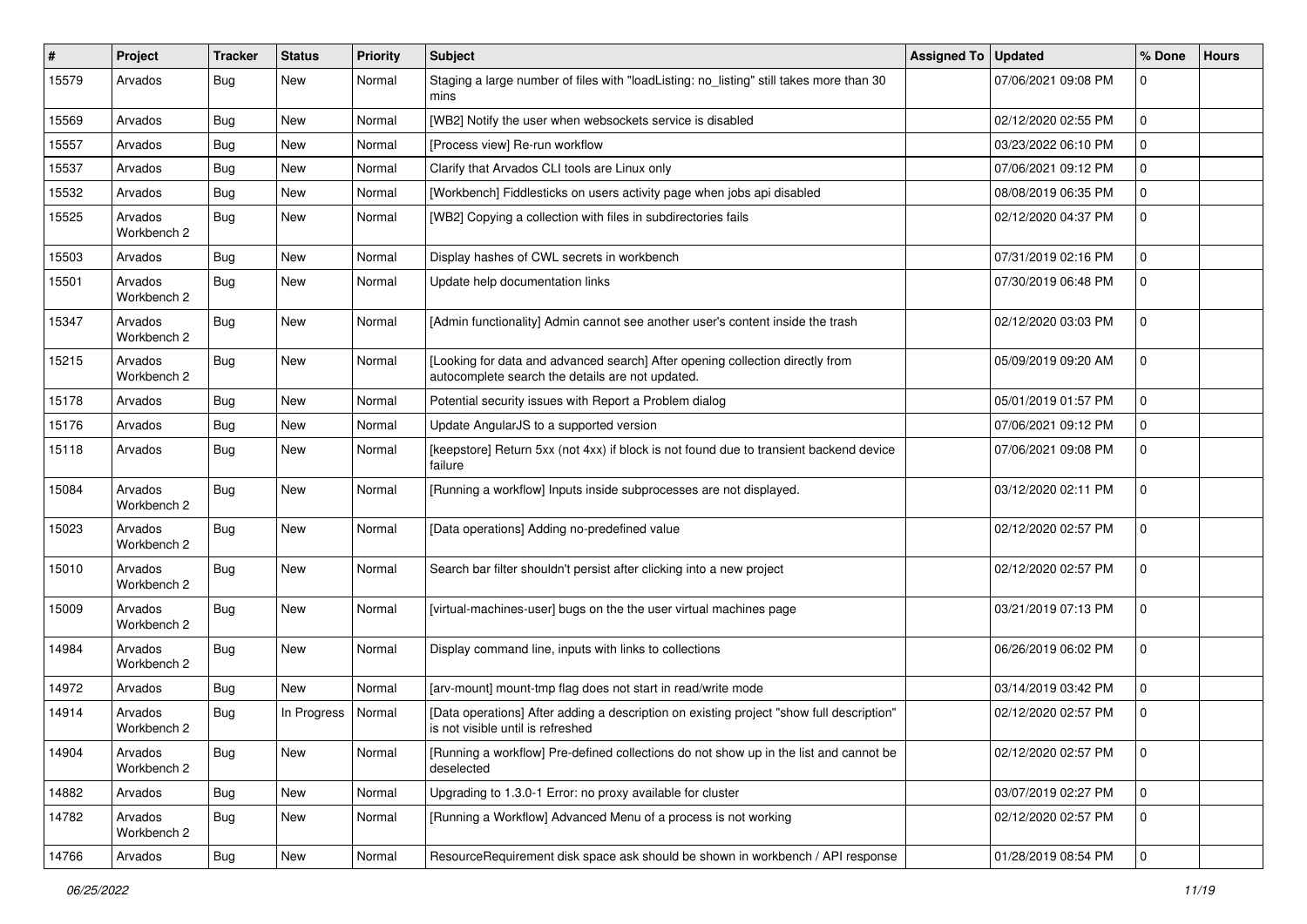| #     | Project                | <b>Tracker</b> | <b>Status</b> | <b>Priority</b> | Subject                                                                                                 | Assigned To   Updated |                     | % Done      | <b>Hours</b> |
|-------|------------------------|----------------|---------------|-----------------|---------------------------------------------------------------------------------------------------------|-----------------------|---------------------|-------------|--------------|
| 14732 | Arvados<br>Workbench 2 | <b>Bug</b>     | New           | Normal          | Build failed in Jenkins - new configuration                                                             |                       | 01/15/2019 01:50 PM | $\mathbf 0$ |              |
| 14726 | Arvados                | <b>Bug</b>     | New           | Normal          | [CWL] Propagating input file to output gets confusing error                                             |                       | 01/14/2020 02:59 PM | $\mathbf 0$ |              |
| 14710 | Arvados                | <b>Bug</b>     | <b>New</b>    | Normal          | [Workbench] Child containers run on federated clusters do not show up                                   |                       | 02/12/2020 02:56 PM | 0           |              |
| 14705 | Arvados                | <b>Bug</b>     | <b>New</b>    | Normal          | Weird container rerun on fail?                                                                          |                       | 01/08/2019 10:12 PM | 0           |              |
| 14650 | Arvados                | <b>Bug</b>     | New           | Normal          | [arvados-cwl-runner] Inaccessible collection causes long traceback                                      |                       | 07/06/2021 09:09 PM | 0           |              |
| 14509 | Arvados<br>Workbench 2 | <b>Bug</b>     | New           | Normal          | [Bug][Graph] Cwl graph edges are not painted                                                            |                       | 02/12/2020 04:02 PM | $\mathbf 0$ |              |
| 14488 | Arvados                | <b>Bug</b>     | <b>New</b>    | Normal          | [keepstore] Do not try to trash blocks that were already trashed in previous sweep                      |                       | 07/06/2021 09:09 PM | 0           |              |
| 14429 | Arvados                | Bug            | <b>New</b>    | Normal          | [CWL] Initial work dir error                                                                            |                       | 10/30/2018 08:05 PM | 0           |              |
| 14405 | Arvados                | <b>Bug</b>     | New           | Normal          | [API] Avoid long-running transactions when sweeping trashed objects                                     |                       | 07/06/2021 09:09 PM | 0           |              |
| 14147 | Arvados                | <b>Bug</b>     | <b>New</b>    | Normal          | error page with (very) old layout on api server                                                         |                       | 09/03/2018 06:16 PM | $\mathbf 0$ |              |
| 14117 | Arvados                | <b>Bug</b>     | New           | Normal          | c-d-s reniceAll sets nice on jobs that are not pending                                                  |                       | 08/24/2018 11:35 AM | 0           |              |
| 14116 | Arvados                | <b>Bug</b>     | New           | Normal          | c-d-s reniceAll does not wait for complete information on Arvados jobs                                  |                       | 08/24/2018 02:23 AM | $\mathbf 0$ |              |
| 14115 | Arvados                | <b>Bug</b>     | New           | Normal          | c-d-s reniceAll takes a very long time and holds up SqueueChecker updates and<br>initial job submission |                       | 08/24/2018 01:11 PM | $\mathbf 0$ |              |
| 14070 | Arvados                | <b>Bug</b>     | New           | Normal          | API DB needs an index on collections name                                                               |                       | 10/17/2018 04:21 PM | $\mathbf 0$ |              |
| 14022 | Arvados                | <b>Bug</b>     | <b>New</b>    | Normal          | [Tests] Timeouts causing build failures on jenkins                                                      |                       | 08/13/2018 07:34 PM | 0           |              |
| 14011 | Arvados                | <b>Bug</b>     | New           | Normal          | build/run-library.sh version_from_git function dumps environment when not in a git<br>repo              |                       | 08/10/2018 04:43 PM | 0           |              |
| 14005 | Arvados                | <b>Bug</b>     | New           | Normal          | arv-copy will not create a new collection if copied within the same project                             |                       | 08/10/2018 01:37 PM | $\mathbf 0$ |              |
| 13998 | Arvados                | <b>Bug</b>     | New           | Normal          | [keepstore] Cached block fetch for federation                                                           |                       | 07/06/2021 09:10 PM | $\mathbf 0$ |              |
| 13991 | Arvados                | Bug            | <b>New</b>    | Normal          | crunch-dispatch-slurm does not warn when slurm MaxJobCount reached                                      |                       | 07/06/2021 09:10 PM | $\mathbf 0$ |              |
| 13982 | Arvados                | <b>Bug</b>     | New           | Normal          | crunch-dispatch-slurm / Go SDK Dispatcher not able to "let go" of deleted containers                    |                       | 07/06/2021 09:10 PM | $\mathbf 0$ |              |
| 13981 | Arvados                | <b>Bug</b>     | New           | Normal          | Make keep-web documentation available on doc.arvados.org                                                |                       | 07/06/2021 09:10 PM | $\mathbf 0$ |              |
| 13972 | Arvados                | <b>Bug</b>     | New           | Normal          | Listing collections by PDH and name can be very slow                                                    |                       | 07/06/2021 09:10 PM | 0           |              |
| 13960 | Arvados                | <b>Bug</b>     | New           | Normal          | Workbench takes new users to inexistant tutorial                                                        |                       | 07/06/2021 09:10 PM | 0           |              |
| 13956 | Arvados                | <b>Bug</b>     | <b>New</b>    | Normal          | [keep-web] (webdav) Support COPY and MOVE between collections                                           |                       | 07/06/2021 09:10 PM | $\mathbf 0$ |              |
| 13916 | Arvados                | <b>Bug</b>     | New           | Normal          | Discovery document inconsistencies                                                                      |                       | 07/06/2021 09:10 PM | $\mathbf 0$ |              |
| 13818 | Arvados                | <b>Bug</b>     | New           | Normal          | [DEMO] No functions available on Arvados Workbench 2 Demo                                               |                       | 07/16/2018 08:37 AM | 0           |              |
| 13812 | Arvados                | <b>Bug</b>     | New           | Normal          | arv cli continues to cache broken discovery document                                                    |                       | 07/13/2018 09:41 PM | 0           |              |
| 13795 | Arvados                | <b>Bug</b>     | New           | Normal          | crunch-dispatch-slurm too polite about killing containers                                               |                       | 07/11/2018 11:06 PM | $\mathbf 0$ |              |
| 13789 | Arvados                | <b>Bug</b>     | New           | Normal          | Document web socket server API (v0)                                                                     |                       | 07/06/2021 09:14 PM | 0           |              |
| 13772 | Arvados                | <b>Bug</b>     | New           | Normal          | Rerunning a container_request that has a failed child CR should restart the failed CR                   |                       | 07/09/2018 03:39 PM | 0           |              |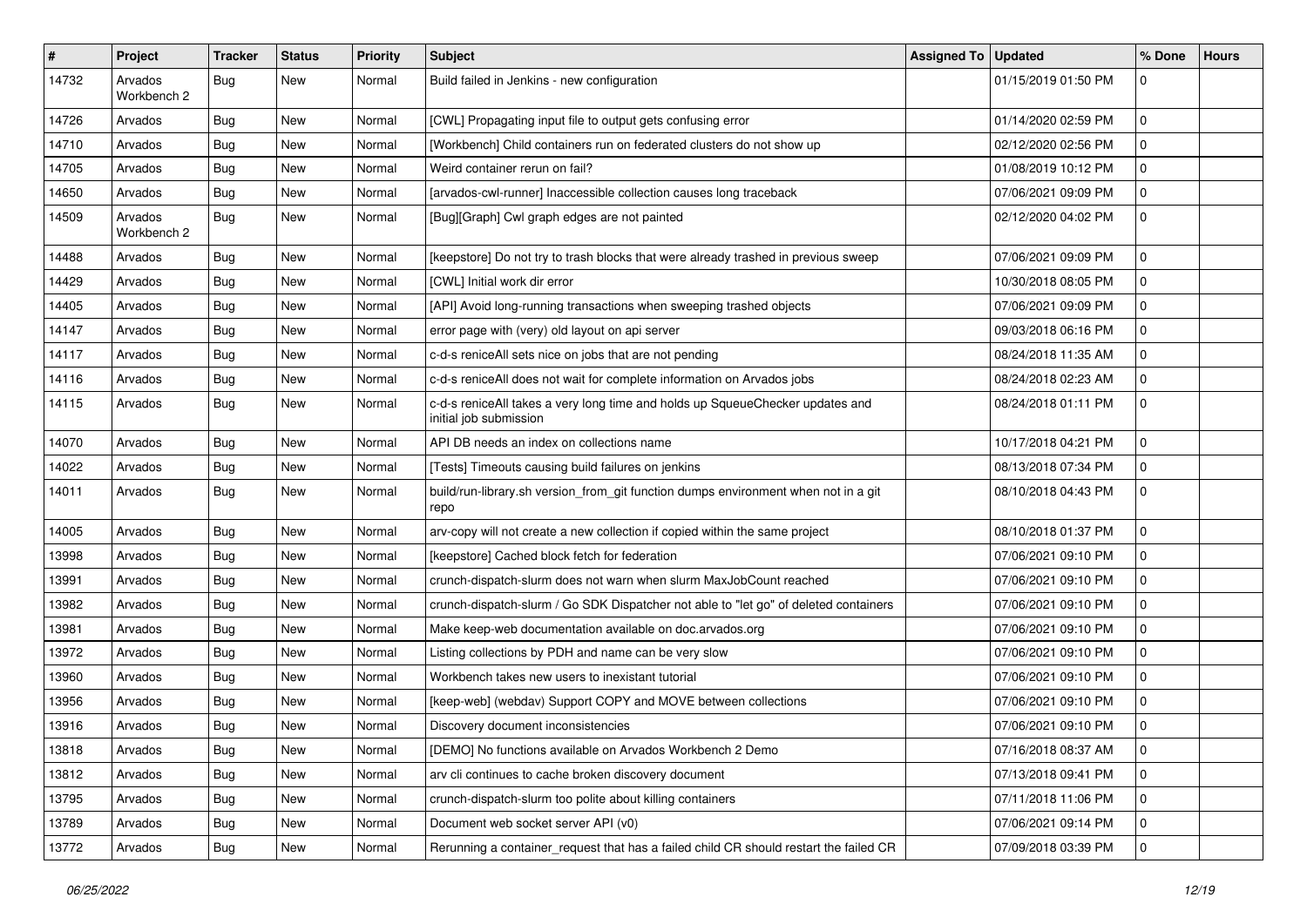| #     | Project                | <b>Tracker</b> | <b>Status</b> | <b>Priority</b> | <b>Subject</b>                                                                                                                              | <b>Assigned To</b> | <b>Updated</b>      | % Done      | <b>Hours</b> |
|-------|------------------------|----------------|---------------|-----------------|---------------------------------------------------------------------------------------------------------------------------------------------|--------------------|---------------------|-------------|--------------|
| 13763 | Arvados                | <b>Bug</b>     | New           | Normal          | [API] groups#contents response should obey caller-provided order (not sort on type<br>first)                                                |                    | 07/06/2021 09:10 PM | $\mathbf 0$ |              |
| 13758 | Arvados                | <b>Bug</b>     | New           | Normal          | [Documentation] Full text search filters page                                                                                               |                    | 07/05/2018 05:06 PM | $\mathbf 0$ |              |
| 13709 | Arvados                | Bug            | New           | Normal          | [[Proxy]] How to visit API service with proxy?                                                                                              |                    | 07/03/2018 11:03 AM | 0           |              |
| 13685 | Arvados                | <b>Bug</b>     | <b>New</b>    | Normal          | support "kind": "text" for workflow and cwl inputs mounts in a-c-r                                                                          |                    | 04/22/2020 09:08 PM | 0           |              |
| 13676 | Arvados                | Bug            | New           | Normal          | better error dialog for un-allowed repo names                                                                                               |                    | 04/22/2020 09:08 PM | 0           |              |
| 13644 | Arvados                | <b>Bug</b>     | <b>New</b>    | Normal          | [STORAGE-CLASES] Report the storage classes used by a pipeline                                                                              |                    | 07/06/2021 09:10 PM | 0           |              |
| 13636 | Arvados                | Bug            | New           | Normal          | crunch-run takes a very long time for CWL steps with large numbers of File inputs -<br>could use a new kind of mounts entry to address this |                    | 07/06/2021 09:10 PM | $\mathbf 0$ |              |
| 13630 | Arvados                | <b>Bug</b>     | New           | Normal          | locking api_client_authorizations for update can deadlock<br>ContainersController#update                                                    |                    | 04/22/2020 09:08 PM | $\mathbf 0$ |              |
| 13607 | Arvados                | Bug            | New           | Normal          | [arv-mount] avoid excessive memory consumption of idle arv-mounts                                                                           |                    | 07/06/2021 09:10 PM | $\mathbf 0$ |              |
| 13564 | Arvados<br>Workbench 2 | <b>Bug</b>     | <b>New</b>    | Normal          | [Workbench] Uploader should have a timeout                                                                                                  |                    | 02/12/2020 02:57 PM | $\mathbf 0$ |              |
| 13515 | Arvados                | Bug            | <b>New</b>    | Normal          | keepproxy memory usage limit?                                                                                                               |                    | 04/22/2020 08:54 PM | $\mathbf 0$ |              |
| 13454 | Arvados                | <b>Bug</b>     | New           | Normal          | [Documentation] Add how to work with IGV and keep                                                                                           |                    | 04/22/2020 08:53 PM | $\mathbf 0$ |              |
| 13422 | Arvados                | <b>Bug</b>     | New           | Normal          | High cache thrashing should warn the user that their job will take longer than<br>expected                                                  |                    | 04/22/2020 08:53 PM | $\mathbf 0$ |              |
| 13418 | Arvados                | Bug            | New           | Normal          | Python SDK must have docstrings for all public interfaces                                                                                   |                    | 07/06/2021 09:10 PM | $\mathbf 0$ |              |
| 13322 | Arvados                | Bug            | New           | Normal          | keepstore -help entry for -dump-config is unclear                                                                                           |                    | 07/06/2021 09:14 PM | $\mathbf 0$ |              |
| 13305 | Arvados                | <b>Bug</b>     | <b>New</b>    | Normal          | keepstore starts returning 401 Unauthorized in the middle of a workflow                                                                     |                    | 03/03/2020 07:24 PM | 0           |              |
| 13252 | Arvados                | <b>Bug</b>     | New           | Normal          | [CWL] RunInSingleContainer requirement errors on DockerRequirement even when<br>no such requirement is specified                            |                    | 03/03/2020 07:24 PM | 0           |              |
| 13162 | Arvados                | <b>Bug</b>     | New           | Normal          | [SDKs] Remove arvadosclient and keepclient libraries                                                                                        |                    | 07/06/2021 09:10 PM | $\mathbf 0$ |              |
| 13144 | Arvados                | Bug            | New           | Normal          | [SDKs] Wean all components off old arvadosclient and keepclient libraries                                                                   |                    | 06/22/2022 02:55 PM | 0           |              |
| 13142 | Arvados                | <b>Bug</b>     | New           | Normal          | crunch-dispatch-slurm uses a surprising number of file descriptors, and stops<br>dispatching when it gets a "too many open files" error     |                    | 07/06/2021 09:15 PM | 100         |              |
| 13102 | Arvados                | Bug            | New           | Normal          | containers are not reused unless runtime constraints (including RAM) match exactly                                                          |                    | 07/06/2021 09:10 PM | $\mathbf 0$ |              |
| 13053 | Arvados                | Bug            | In Progress   | Normal          | [CWL] discover_secondary_files not processing expressions                                                                                   |                    | 02/08/2018 03:44 PM | 0           |              |
| 13047 | Arvados                | <b>Bug</b>     | New           | Normal          | Log apiClientAuth UUIDs in keep-web, keepproxy, etc.                                                                                        |                    | 02/07/2018 07:07 PM | 0           |              |
| 13005 | Arvados                | <b>Bug</b>     | New           | Normal          | [Crunch2] All stdout gets the same timestamp and other logging problems                                                                     |                    | 07/06/2021 09:10 PM | 0           |              |
| 12951 | Lightning              | Bug            | New           | Normal          | FastJ aggregation into SGLF takes too much memory                                                                                           |                    | 04/30/2019 05:38 PM | $\mathbf 0$ |              |
| 12903 | Arvados                | <b>Bug</b>     | New           | Normal          | arvados-cwl-runner only loads cwl \$import directives when run with `--local`                                                               |                    | 02/28/2018 08:31 PM | $\mathbf 0$ |              |
| 12873 | Arvados                | <b>Bug</b>     | New           | Normal          | arvados-cwl-runner does not allow keep locators in command line input arguments                                                             |                    | 02/12/2020 02:45 PM | $\mathbf 0$ |              |
| 12854 | Arvados                | <b>Bug</b>     | New           | Normal          | [crunchstat-summary] broken option for skip child jobs?                                                                                     |                    | 07/06/2021 09:10 PM | 0           |              |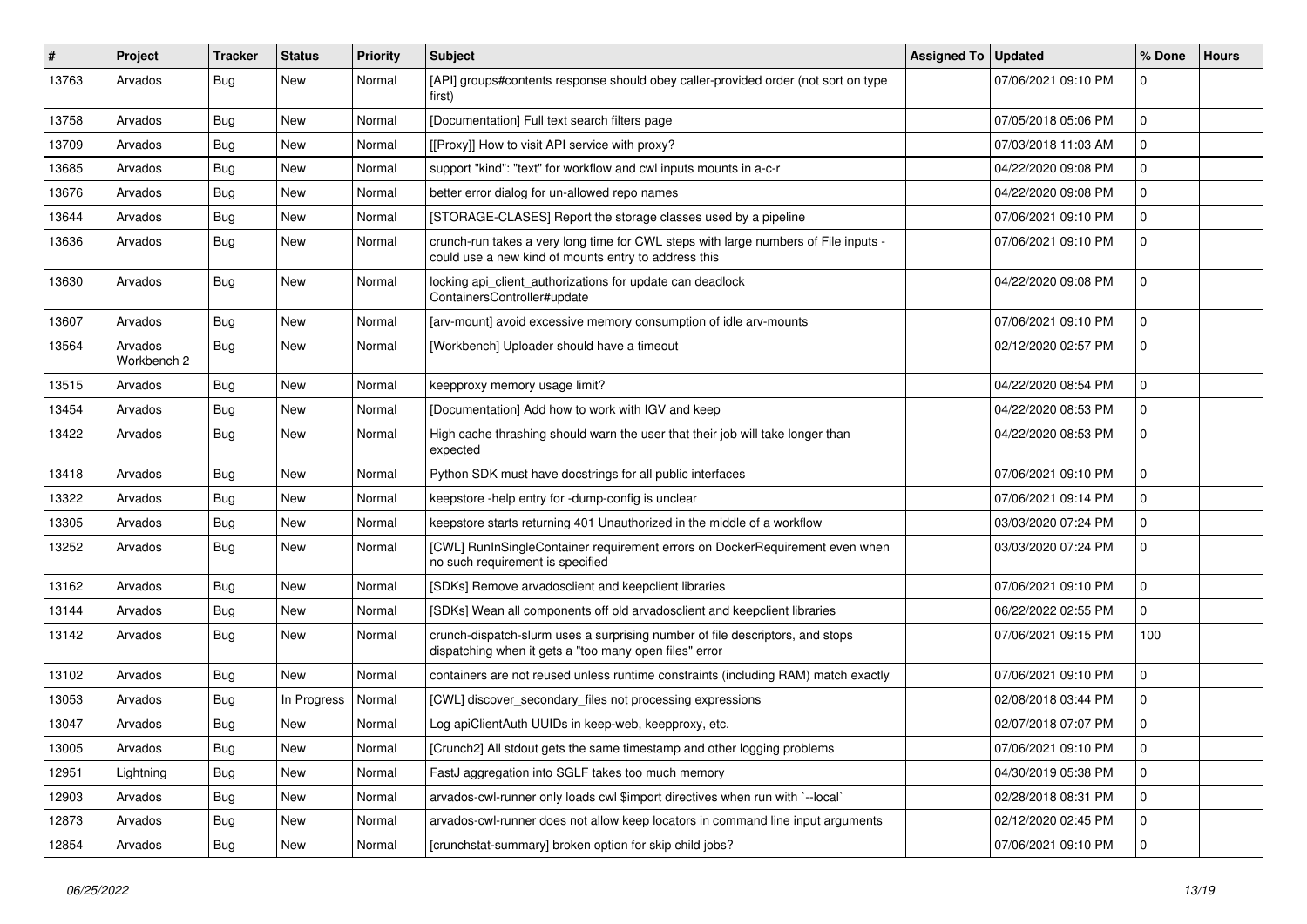| #     | Project   | Tracker    | <b>Status</b> | <b>Priority</b> | <b>Subject</b>                                                                                                                            | <b>Assigned To</b> | <b>Updated</b>      | % Done       | <b>Hours</b> |
|-------|-----------|------------|---------------|-----------------|-------------------------------------------------------------------------------------------------------------------------------------------|--------------------|---------------------|--------------|--------------|
| 12791 | Arvados   | <b>Bug</b> | New           | Normal          | [API] fix race between arrival of trash time and next sweep                                                                               |                    | 07/06/2021 09:11 PM | $\mathbf 0$  |              |
| 12684 | Arvados   | <b>Bug</b> | New           | Normal          | [Python SDK] Retry on HTTP 5xx errors                                                                                                     |                    | 07/06/2021 09:10 PM | 0            |              |
| 12558 | Arvados   | <b>Bug</b> | New           | Normal          | [Workbench] Bad dashboard time formatting - 60m == 1h                                                                                     |                    | 07/06/2021 09:16 PM | $\mathbf 0$  |              |
| 12510 | Arvados   | <b>Bug</b> | New           | Normal          | [API] Don't create an index if it exists already. Will break install if we manually added                                                 |                    | 07/06/2021 09:16 PM | $\mathbf 0$  |              |
| 12465 | Arvados   | <b>Bug</b> | New           | Normal          | [crunchv2] Improve crunch-run environment reporting                                                                                       |                    | 07/06/2021 09:16 PM | 0            |              |
| 12360 | Arvados   | <b>Bug</b> | New           | Normal          | Document how to add EBS tmp disk to nodemanager configuration                                                                             |                    | 07/06/2021 09:18 PM | $\mathbf 0$  |              |
| 12349 | Arvados   | <b>Bug</b> | New           | Normal          | [API] Validate container requests "output_path must be in a writable mount"                                                               |                    | 09/27/2017 04:15 PM | 0            |              |
| 12331 | Arvados   | <b>Bug</b> | New           | Normal          | [CWL] Does not distinguish between keep references to File and Directory when<br>selected in Workbench template                           |                    | 07/06/2021 09:18 PM | $\mathbf 0$  |              |
| 12295 | Arvados   | <b>Bug</b> | New           | Normal          | [nodemanager] Only looking at first 100 queued jobs                                                                                       |                    | 07/06/2021 09:18 PM | $\mathbf 0$  |              |
| 12245 | Lightning | <b>Bug</b> | New           | Normal          | pasta rotini-fastj does not handle tagset without ending newline                                                                          |                    | 04/30/2019 06:07 PM | $\mathbf 0$  |              |
| 12198 | Arvados   | <b>Bug</b> | New           | Normal          | Copying a project with a docker image doesn't copy the docker metadata                                                                    |                    | 07/06/2021 09:11 PM | 0            |              |
| 12178 | Arvados   | <b>Bug</b> | New           | Normal          | Activating an account (setting is_active from false to true) does not email the new<br>user                                               |                    | 07/06/2021 09:11 PM | $\mathbf 0$  |              |
| 12170 | Arvados   | <b>Bug</b> | New           | Normal          | crunch-run handling non-group readable files in output directory                                                                          |                    | 07/06/2021 09:19 PM | 0            |              |
| 12082 | Arvados   | <b>Bug</b> | New           | Normal          | [SDKs] Improve wording of Keep error messages in Python SDK                                                                               |                    | 07/06/2021 09:19 PM | 0            |              |
| 11863 | Arvados   | Bug        | New           | Normal          | [Go] CLI programs should exit 0 after giving -help                                                                                        |                    | 07/06/2021 09:21 PM | 0            |              |
| 11716 | Arvados   | <b>Bug</b> | New           | Normal          | [Workbench] The sort order of items on /pipeline_instances and /container_requests<br>page is incorrect                                   |                    | 07/06/2021 09:21 PM | $\mathbf 0$  |              |
| 11691 | Arvados   | <b>Bug</b> | New           | Normal          | Using cwl, when you obtain files (file objects) from a directory listing they lose some<br>fields when compare to files listed in cwl doc |                    | 07/06/2021 09:22 PM | $\mathbf 0$  |              |
| 11680 | Arvados   | <b>Bug</b> | New           | Normal          | [Workbench] Provenance graph consolidates scatter steps                                                                                   |                    | 07/06/2021 09:22 PM | $\mathbf{0}$ |              |
| 11669 | Arvados   | <b>Bug</b> | In Progress   | Normal          | [Crunch2] crunch-dispatch-slurm hits scancel too much                                                                                     |                    | 07/06/2021 09:22 PM | 0            |              |
| 11625 | Arvados   | <b>Bug</b> | New           | Normal          | [Workbench] Ensure that running processes are visible on the dashboard                                                                    |                    | 07/06/2021 09:10 PM | 0            |              |
| 11609 | Arvados   | Bug        | New           | Normal          | [Workbench] A cancelled container request page should show the "Re-run" button                                                            |                    | 07/06/2021 09:22 PM | 0            |              |
| 11593 | Arvados   | <b>Bug</b> | New           | Normal          | [API] [Workbench] config option serve_static_assets to serve_static_files                                                                 |                    | 07/06/2021 09:22 PM | 0            |              |
| 11581 | Arvados   | <b>Bug</b> | New           | Normal          | a-c-r should log the command used to run the pipeline                                                                                     |                    | 07/06/2021 09:22 PM | $\mathbf 0$  |              |
| 11556 | Arvados   | <b>Bug</b> | New           | Normal          | occasional API server badness: 'incomplete response received from application'                                                            |                    | 07/06/2021 09:22 PM | 0            |              |
| 11553 | Arvados   | <b>Bug</b> | New           | Normal          | [FUSE] Writable fuse creating conflicts with itself                                                                                       |                    | 07/06/2021 09:23 PM | 0            |              |
| 11548 | Arvados   | Bug        | New           | Normal          | workbench needs to handle API server timeouts better                                                                                      |                    | 07/06/2021 09:23 PM | $\mathbf 0$  |              |
| 11547 | Arvados   | Bug        | New           | Normal          | [API] Excessive memory and time consumed by API and dispatch when container<br>fields (like "mounts") are large                           |                    | 07/06/2021 09:23 PM | $\mathbf 0$  |              |
| 11531 | Arvados   | Bug        | New           | Normal          | [API] clean up stale/conflicting dns data from deleted node records                                                                       |                    | 07/06/2021 09:23 PM | 0            |              |
| 11523 | Arvados   | Bug        | New           | Normal          | User activity page takes too long to load                                                                                                 |                    | 07/06/2021 09:23 PM | $\mathbf 0$  |              |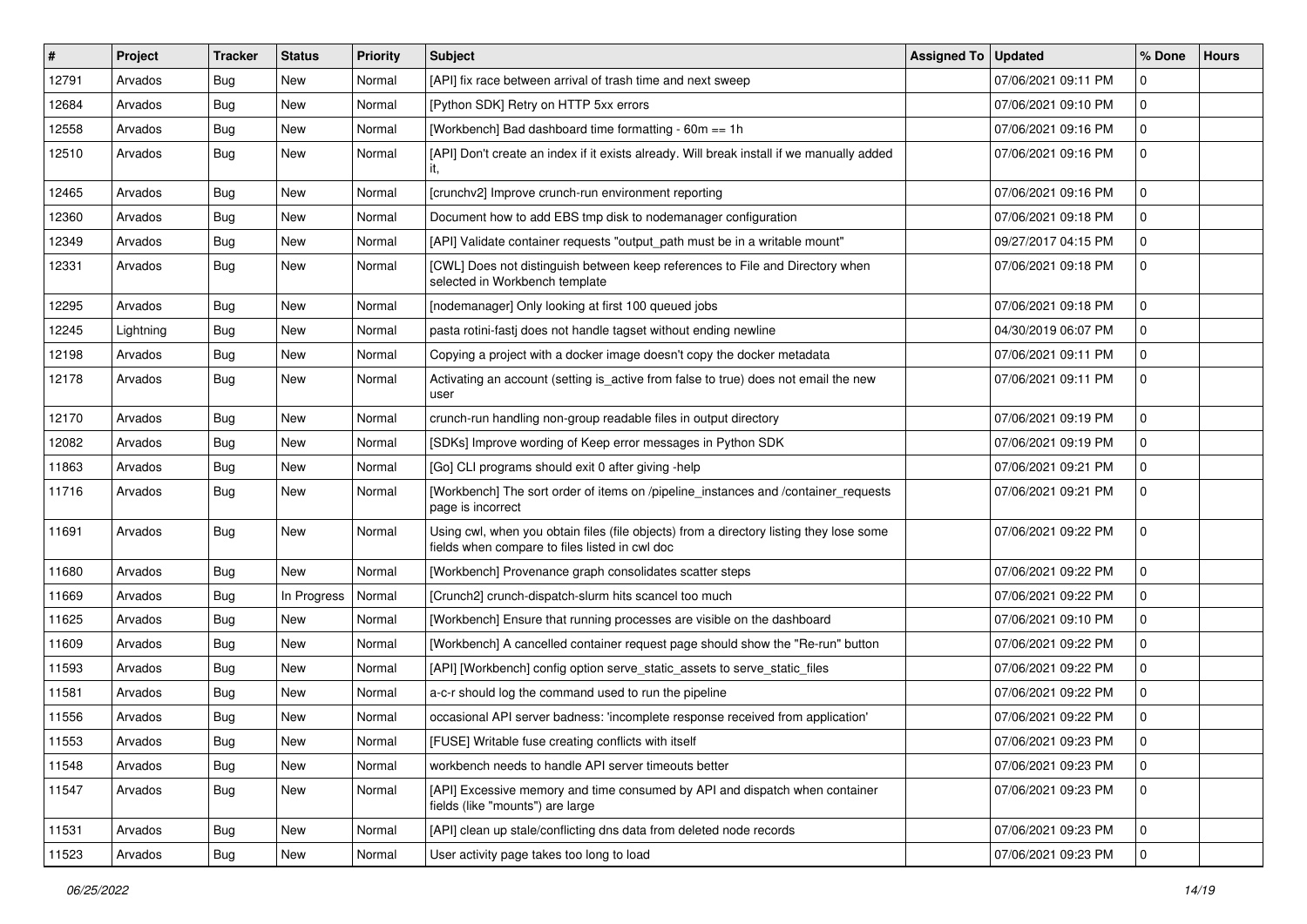| $\#$  | Project  | <b>Tracker</b> | <b>Status</b> | <b>Priority</b> | <b>Subject</b>                                                                                                                                                    | <b>Assigned To</b> | <b>Updated</b>      | % Done       | <b>Hours</b> |
|-------|----------|----------------|---------------|-----------------|-------------------------------------------------------------------------------------------------------------------------------------------------------------------|--------------------|---------------------|--------------|--------------|
| 11520 | Arvados  | Bug            | New           | Normal          | "arv collection list" command parsing allows invalid lines                                                                                                        |                    | 07/06/2021 09:23 PM | $\mathbf 0$  |              |
| 11519 | Arvados  | Bug            | In Progress   | Normal          | arv-get should abort on ctrl/C                                                                                                                                    |                    | 07/06/2021 09:17 PM | $\mathbf 0$  |              |
| 11405 | Arvados  | Bug            | <b>New</b>    | Normal          | [arv-put] Lumpy / slow upload                                                                                                                                     |                    | 07/06/2021 09:23 PM | $\mathbf 0$  |              |
| 11396 | Arvados  | Bug            | <b>New</b>    | Normal          | Network saturation                                                                                                                                                |                    | 07/06/2021 09:24 PM | $\mathbf 0$  |              |
| 11296 | Arvados  | Bug            | <b>New</b>    | Normal          | [arv-put] bad progress indicator                                                                                                                                  |                    | 07/06/2021 09:24 PM | $\mathbf 0$  |              |
| 11261 | Arvados  | Bug            | <b>New</b>    | Normal          | [API] full text search on pipeline instances table is extremely slow (wrong index?)                                                                               |                    | 07/06/2021 09:24 PM | $\Omega$     |              |
| 11260 | Arvados  | Bug            | <b>New</b>    | Normal          | [API] "arv group contents" produces a 404 error (seems to POST instead of GET?)                                                                                   |                    | 07/06/2021 09:24 PM | $\Omega$     |              |
| 11238 | Arvados  | Bug            | <b>New</b>    | Normal          | job task creation fails with ApiError - HttpError 422 - ActiveRecord::StatementInvalid:<br>PG::InternalError: ERROR: invalid memory alloc request size 1718630765 |                    | 07/06/2021 09:24 PM | $\mathbf 0$  |              |
| 11222 | Arvados  | Bug            | <b>New</b>    | Normal          | Docker load time on compute node is too long                                                                                                                      |                    | 07/06/2021 09:24 PM | $\Omega$     |              |
| 11157 | Arvados  | Bug            | <b>New</b>    | Normal          | [arv-put] When debug mode is active, report the cache file name being to be used                                                                                  |                    | 07/07/2021 05:25 PM | $\mathbf 0$  |              |
| 11154 | Arvados  | <b>Bug</b>     | New           | Normal          | [Docs] Migrate install docs from command line flags to YAML configs (keepproxy,<br>keep-web)                                                                      |                    | 07/07/2021 05:25 PM | $\mathbf 0$  |              |
| 11152 | Tapestry | Bug            | <b>New</b>    | Normal          | "There are 4 third party activities currently seeking participants." - but there are 5                                                                            |                    | 02/22/2017 05:40 PM | $\Omega$     |              |
| 11148 | Arvados  | Bug            | New           | Normal          | [Crunch2] Propagate dispatch error messages (e.g., sbatch fails) to user via<br>logs/websocket                                                                    |                    | 07/07/2021 05:25 PM | $\mathbf 0$  |              |
| 11137 | Arvados  | Bug            | <b>New</b>    | Normal          | apt-get upgrade arvados-api-server on Ubuntu 12.04 did not update crunch-job                                                                                      |                    | 07/07/2021 05:25 PM | $\Omega$     |              |
| 11093 | Arvados  | <b>Bug</b>     | <b>New</b>    | Normal          | "arv keep_service create" should go to an editor.                                                                                                                 |                    | 07/07/2021 05:25 PM | $\mathbf 0$  |              |
| 11027 | Arvados  | Bug            | <b>New</b>    | Normal          | [Crunchv2] python thread error after job success                                                                                                                  |                    | 07/07/2021 05:26 PM | $\mathbf{0}$ |              |
| 11026 | Arvados  | Bug            | <b>New</b>    | Normal          | "Run a example test" Button.                                                                                                                                      |                    | 07/07/2021 05:26 PM | $\mathbf{0}$ |              |
| 11013 | Arvados  | Bug            | <b>New</b>    | Normal          | [WB] 'Used by' tab empty when no graph is available                                                                                                               |                    | 07/07/2021 05:26 PM | $\Omega$     |              |
| 10978 | Arvados  | Bug            | <b>New</b>    | Normal          | [CWL] Avoid using "+" char in mount paths                                                                                                                         |                    | 07/07/2021 05:26 PM | $\mathbf 0$  |              |
| 10955 | Arvados  | Bug            | <b>New</b>    | Normal          | arvados-cli gem dependency error                                                                                                                                  |                    | 07/07/2021 05:26 PM | $\mathbf 0$  |              |
| 10948 | Arvados  | Bug            | <b>New</b>    | Normal          | [Workbench] Live stats should use consistent coloring for graphs                                                                                                  |                    | 07/07/2021 05:26 PM | $\mathbf 0$  |              |
| 10946 | Arvados  | Bug            | <b>New</b>    | Normal          | [Docs] [SDKs] Mention in API docs and discovery doc that destroy=delete and<br>index=list                                                                         |                    | 07/07/2021 05:26 PM | $\Omega$     |              |
| 10809 | Arvados  | <b>Bug</b>     | <b>New</b>    | Normal          | [Workbench] Don't create manifest with 0 length chunk                                                                                                             |                    | 07/07/2021 06:21 PM | $\mathbf 0$  |              |
| 10794 | Arvados  | Bug            | New           | Normal          | [keepstore] Refactor volume Get/Put funcs to BlockReader/BlockWriter interfaces                                                                                   |                    | 07/07/2021 06:21 PM | $\Omega$     |              |
| 10729 | Arvados  | <b>Bug</b>     | New           | Normal          | [Crunch2] Propagate error messages if sbatch command succeeds but crunch-run<br>can't run (or can't log to the Arvados API)                                       |                    | 07/07/2021 06:21 PM | $\Omega$     |              |
| 10721 | Arvados  | Bug            | <b>New</b>    | Normal          | [Docs] Missing docker image link classes from API docs                                                                                                            |                    | 07/07/2021 06:21 PM | $\mathbf 0$  |              |
| 10718 | Arvados  | Bug            | <b>New</b>    | Normal          | add a --user-script option to install-arvados-jobs-image                                                                                                          |                    | 07/07/2021 06:21 PM | $\mathbf 0$  |              |
| 10715 | Arvados  | <b>Bug</b>     | <b>New</b>    | Normal          | [Workbench] "Public pipelines" on help menu links to wiki, not local public pipelines                                                                             |                    | 07/07/2021 06:21 PM | $\mathbf 0$  |              |
| 10708 | Arvados  | Bug            | <b>New</b>    | Normal          | [Crunch2] crunch-run fails trying to set swappiness on ubuntu 1204 kernel                                                                                         |                    | 07/07/2021 06:21 PM | $\mathbf 0$  |              |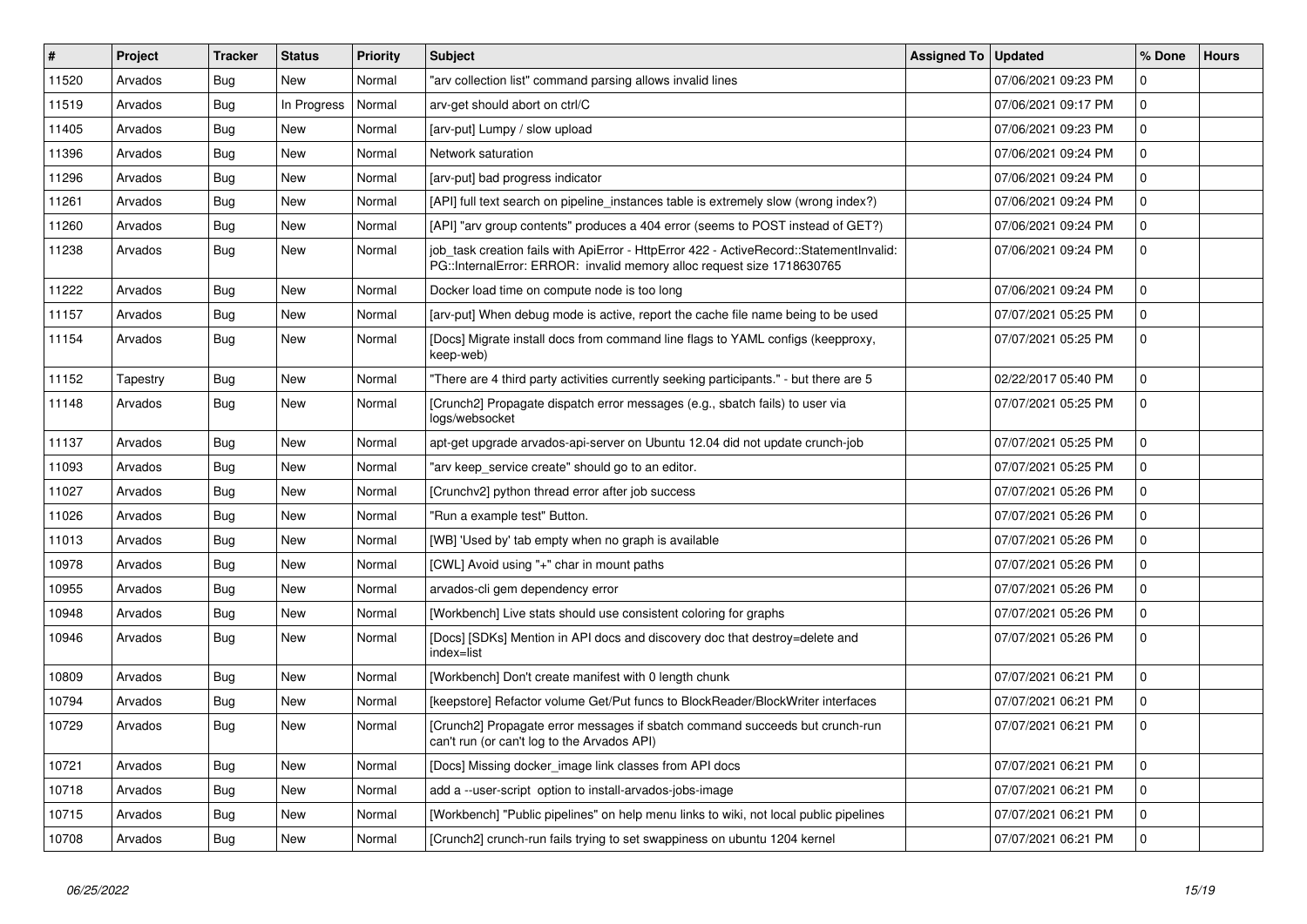| #     | Project | Tracker    | <b>Status</b> | <b>Priority</b> | <b>Subject</b>                                                                                                                                                                                                                                                           | Assigned To   Updated |                     | % Done         | <b>Hours</b> |
|-------|---------|------------|---------------|-----------------|--------------------------------------------------------------------------------------------------------------------------------------------------------------------------------------------------------------------------------------------------------------------------|-----------------------|---------------------|----------------|--------------|
| 10705 | Arvados | <b>Bug</b> | New           | Normal          | [Crunch2] [API] return a more specific 422 error message when a client calls<br>containers#unlock without having the lock                                                                                                                                                |                       | 07/07/2021 06:21 PM | 0              |              |
| 10696 | Arvados | <b>Bug</b> | New           | Normal          | [CWL] Tries to run docker inside container where docker is not available, gives<br><b>IOError</b>                                                                                                                                                                        |                       | 07/07/2021 06:21 PM | $\mathbf 0$    |              |
| 10689 | Arvados | <b>Bug</b> | <b>New</b>    | Normal          | Crunch1 jobs should still work on a slurm setup configured for Crunch2                                                                                                                                                                                                   |                       | 07/07/2021 06:21 PM | $\mathbf 0$    |              |
| 10650 | Arvados | <b>Bug</b> | New           | Normal          | [Python SDK] Document undocumented methods in RichCollectionBase                                                                                                                                                                                                         |                       | 07/07/2021 06:21 PM | 0              |              |
| 10614 | Arvados | <b>Bug</b> | <b>New</b>    | Normal          | [CWL] a-c-r maximum recursion depth exceeded error                                                                                                                                                                                                                       |                       | 07/07/2021 06:21 PM | $\mathbf 0$    |              |
| 10584 | Arvados | <b>Bug</b> | New           | Normal          | [FUSE] high memory consumption (possible leak) in long-running arv-mount                                                                                                                                                                                                 |                       | 07/06/2021 09:21 PM | 50             |              |
| 10571 | Arvados | <b>Bug</b> | New           | Normal          | services/nodemanager test_time_timout failing                                                                                                                                                                                                                            |                       | 07/07/2021 06:21 PM | $\mathbf 0$    |              |
| 10566 | Arvados | Bug        | <b>New</b>    | Normal          | arvbox destroy fails because some files are owned by root                                                                                                                                                                                                                |                       | 07/07/2021 06:21 PM | 0              |              |
| 10561 | Arvados | <b>Bug</b> | New           | Normal          | sometimes `arvbox reboot test` gets stuck asking for a sudo password                                                                                                                                                                                                     |                       | 07/07/2021 06:21 PM | 0              |              |
| 10554 | Arvados | Bug        | New           | Normal          | Collection file count & size information don't get dynamically updated on collection<br>update                                                                                                                                                                           |                       | 07/07/2021 06:21 PM | $\mathbf 0$    |              |
| 10552 | Arvados | <b>Bug</b> | New           | Normal          | arvados-git-httpd returns error '500' (Internal Server Error) when a request is not<br>authorized                                                                                                                                                                        |                       | 07/07/2021 06:21 PM | $\mathbf 0$    |              |
| 10543 | Arvados | Bug        | New           | Normal          | implement approximate (estimated) counts for API list method                                                                                                                                                                                                             |                       | 07/07/2021 06:21 PM | 0              |              |
| 10532 | Arvados | <b>Bug</b> | <b>New</b>    | Normal          | Multiple links with the same relevant information can be created                                                                                                                                                                                                         |                       | 07/07/2021 06:22 PM | 0              |              |
| 10531 | Arvados | <b>Bug</b> | <b>New</b>    | Normal          | [crunchstat-summary] HTML plots should be a superset of text format output                                                                                                                                                                                               |                       | 07/07/2021 06:22 PM | 0              |              |
| 10514 | Arvados | <b>Bug</b> | New           | Normal          | [crunch-job] use docker instead of docker.io                                                                                                                                                                                                                             |                       | 07/07/2021 06:22 PM | 0              |              |
| 10469 | Arvados | <b>Bug</b> | <b>New</b>    | Normal          | Multiple virtual machines with the same hostname can be created                                                                                                                                                                                                          |                       | 07/07/2021 06:22 PM | $\mathbf 0$    |              |
| 10445 | Arvados | <b>Bug</b> | New           | Normal          | [SDKs] Fix memory leak in Python SDK Collection class                                                                                                                                                                                                                    |                       | 07/07/2021 06:22 PM | 0              |              |
| 10444 | Arvados | <b>Bug</b> | New           | Normal          | [Performance][Workbench] While in a resource #show page, switching between tabs<br>results in fetching the object again from API server. This can cause unacceptable<br>amount of latency for large objects such as large pipeline instances and also to<br>collections. |                       | 07/07/2021 06:22 PM | $\mathbf 0$    |              |
| 10408 | Arvados | Bug        | <b>New</b>    | Normal          | 4xphq keep balance api request causes oom on api server                                                                                                                                                                                                                  |                       | 07/07/2021 06:22 PM | $\mathbf 0$    |              |
| 10390 | Arvados | <b>Bug</b> | New           | Normal          | crunchstat-summary should explain why "(no report generated)" when possible                                                                                                                                                                                              |                       | 07/06/2021 09:11 PM | 0              |              |
| 10337 | Arvados | <b>Bug</b> | New           | Normal          | remove the need of yum reinstall from the installation/upgrade of Rails based<br>components                                                                                                                                                                              |                       | 07/07/2021 06:22 PM | $\mathbf 0$    |              |
| 10327 | Arvados | <b>Bug</b> | New           | Normal          | arvados-cwl-runner fails to find secondaryFiles                                                                                                                                                                                                                          |                       | 07/07/2021 06:22 PM | 0              |              |
| 10319 | Arvados | Bug        | New           | Normal          | [Workbench] list of logins in the admin page isn't showing all logins                                                                                                                                                                                                    |                       | 07/07/2021 06:22 PM |                |              |
| 10298 | Arvados | Bug        | New           | Normal          | [Crunch2] [API] Accept collection UUID or PDH as container_image in a container<br>request                                                                                                                                                                               |                       | 07/06/2021 09:11 PM | $\mathbf 0$    |              |
| 10296 | Arvados | Bug        | New           | Normal          | [Centos7] [google_api_python_client] packaging with wrong permissions                                                                                                                                                                                                    |                       | 07/07/2021 06:22 PM | $\overline{0}$ |              |
| 10265 | Arvados | <b>Bug</b> | New           | Normal          | [Workbench] Pipeline instance shows wrong button labels in tab area                                                                                                                                                                                                      |                       | 07/07/2021 06:22 PM | 0              |              |
| 10206 | Arvados | <b>Bug</b> | New           | Normal          | [CWL] arvados-cwl-runner may not be handling input files on keep mount correctly                                                                                                                                                                                         |                       | 07/07/2021 06:23 PM | $\overline{0}$ |              |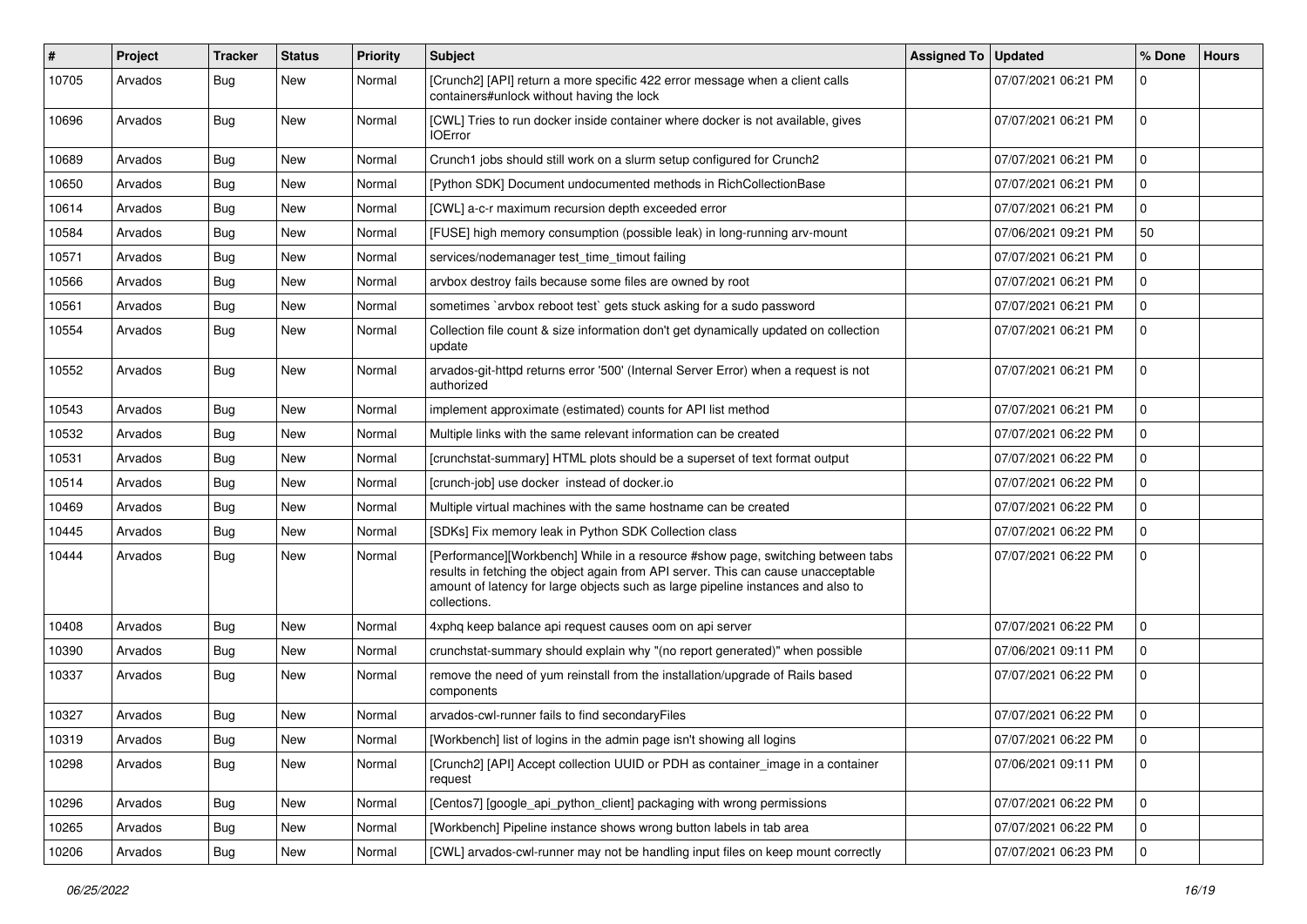| #     | Project  | <b>Tracker</b> | <b>Status</b> | <b>Priority</b> | <b>Subject</b>                                                                                                                | Assigned To   Updated |                     | % Done       | <b>Hours</b> |
|-------|----------|----------------|---------------|-----------------|-------------------------------------------------------------------------------------------------------------------------------|-----------------------|---------------------|--------------|--------------|
| 10182 | Arvados  | <b>Bug</b>     | New           | Normal          | Provide more reasonable error messages for memory issues during container<br>dispatch                                         |                       | 07/07/2021 06:23 PM | $\mathbf 0$  |              |
| 10177 | Arvados  | <b>Bug</b>     | New           | Normal          | Confusing job duration reporting                                                                                              |                       | 07/07/2021 06:23 PM | $\mathbf 0$  |              |
| 10170 | Arvados  | <b>Bug</b>     | New           | Normal          | [Workbench] Jobs on dashboard say "No output" even when they have output                                                      |                       | 07/07/2021 06:23 PM | $\mathbf 0$  |              |
| 10142 | Arvados  | <b>Bug</b>     | <b>New</b>    | Normal          | [Workbench] Ability to add group from Groups admin page                                                                       |                       | 07/07/2021 06:23 PM | $\mathbf 0$  |              |
| 10127 | Arvados  | <b>Bug</b>     | New           | Normal          | [API] In each request log entry, report time spent getting current permission graph                                           |                       | 07/07/2021 06:23 PM | 0            |              |
| 10097 | Arvados  | <b>Bug</b>     | New           | Normal          | Python RichCollectionbase's find_or_create() method callers may assume that found<br>object is of "create_type" type          |                       | 07/07/2021 06:23 PM | $\mathbf 0$  |              |
| 10096 | Arvados  | <b>Bug</b>     | New           | Normal          | RichCollectionBase's _get_src_target method would crash if "source" argument is not<br>basestring and "target_path" is empty. |                       | 07/07/2021 06:23 PM | $\mathbf 0$  |              |
| 10084 | Arvados  | Bug            | New           | Normal          | keep-balance reporting large numbers of replicas lost                                                                         |                       | 07/07/2021 06:23 PM | $\mathbf 0$  |              |
| 10018 | Arvados  | <b>Bug</b>     | New           | Normal          | [Workbench] Double-clicking "show version" link causes modal deadlock                                                         |                       | 07/07/2021 06:23 PM | $\mathbf 0$  |              |
| 10008 | Arvados  | Bug            | New           | Normal          | [SDKs] [Python] When reading data through Collection et al., signatures should<br>refresh automatically when needed           |                       | 07/07/2021 06:23 PM | 100          |              |
| 9989  | Arvados  | Bug            | New           | Normal          | [SDKs] Python SDK should use a more recent version of the google api client library                                           |                       | 07/07/2021 06:23 PM | $\mathbf 0$  |              |
| 9985  | Arvados  | <b>Bug</b>     | New           | Normal          | [Testing] TestErrorDuringRsync_FakeDstKeepservers                                                                             |                       | 07/07/2021 06:23 PM | $\mathbf{0}$ |              |
| 9969  | Arvados  | <b>Bug</b>     | In Progress   | Normal          | [Crunch2] [API] Permit container [request] with empty command (run default docker<br>command)                                 |                       | 07/07/2021 06:23 PM | $\mathbf 0$  |              |
| 9936  | Arvados  | Bug            | New           | Normal          | Workbench file upload should allow the selection of directories                                                               |                       | 07/07/2021 06:23 PM | $\mathbf 0$  |              |
| 9929  | Arvados  | <b>Bug</b>     | New           | Normal          | [SDK] portable_manifest_text() normalizes manifest, breaks CollectionReader() round<br>trip                                   |                       | 07/07/2021 06:23 PM | $\mathbf 0$  |              |
| 9921  | Arvados  | Bug            | New           | Normal          | [SDKs] Python SDK duplicates resource attributes in top level of params                                                       |                       | 07/07/2021 06:23 PM | $\mathbf 0$  |              |
| 9870  | Arvados  | Bug            | New           | Normal          | [FUSE] arv-mount installation documentation not working                                                                       |                       | 07/07/2021 06:23 PM | $\mathbf 0$  |              |
| 9755  | Arvados  | <b>Bug</b>     | New           | Normal          | [CWL] Creating intermediate folders in working directory (fails in cwl-runner)                                                |                       | 07/07/2021 06:23 PM | $\mathbf 0$  |              |
| 9750  | Arvados  | <b>Bug</b>     | New           | Normal          | [Workbench] UI should advance to new step when user submits their input                                                       |                       | 07/07/2021 06:23 PM | $\Omega$     |              |
| 9732  | Arvados  | Bug            | <b>New</b>    | Normal          | [FUSE] performance issues stat() in python                                                                                    |                       | 07/07/2021 06:23 PM | $\mathbf{0}$ |              |
| 9672  | Tapestry | <b>Bug</b>     | New           | Normal          | Install extension to allow password reset on RT                                                                               |                       | 07/27/2016 04:54 PM | $\mathbf 0$  |              |
| 9659  | Arvados  | <b>Bug</b>     | New           | Normal          | [CWL] Jobs crash when arvados/jobs:latest is not suitable to run CWL jobs                                                     |                       | 07/07/2021 06:23 PM | $\mathbf 0$  |              |
| 9630  | Arvados  | Bug            | New           | Normal          | [Crunch2] crunch-dispatch-slurm can't successfully dispatch work when run from a<br>directory it can't write to               |                       | 07/07/2021 06:23 PM | 0            |              |
| 9443  | Arvados  | Bug            | New           | Normal          | [keep-rsync] Rename "replications" to "replicas"                                                                              |                       | 07/07/2021 06:23 PM | 0            |              |
| 9363  | Arvados  | Bug            | New           | Normal          | [keep-balance] Avoid deleting recently-referenced blocks                                                                      |                       | 07/06/2021 09:12 PM | $\mathbf 0$  |              |
| 9244  | Arvados  | <b>Bug</b>     | New           | Normal          | [FUSE] .arvados#collection is missing or outdated after writing inside collection                                             |                       | 07/07/2021 06:25 PM | $\mathbf 0$  |              |
| 9144  | Arvados  | <b>Bug</b>     | New           | Normal          | [SDKs] Can't `arv get` a collection by PDH                                                                                    |                       | 07/07/2021 06:25 PM | $\mathbf 0$  |              |
| 9143  | Arvados  | <b>Bug</b>     | New           | Normal          | [API] Trying to update a collection by PDH raises a NoMethodError                                                             |                       | 07/07/2021 06:25 PM | 0            |              |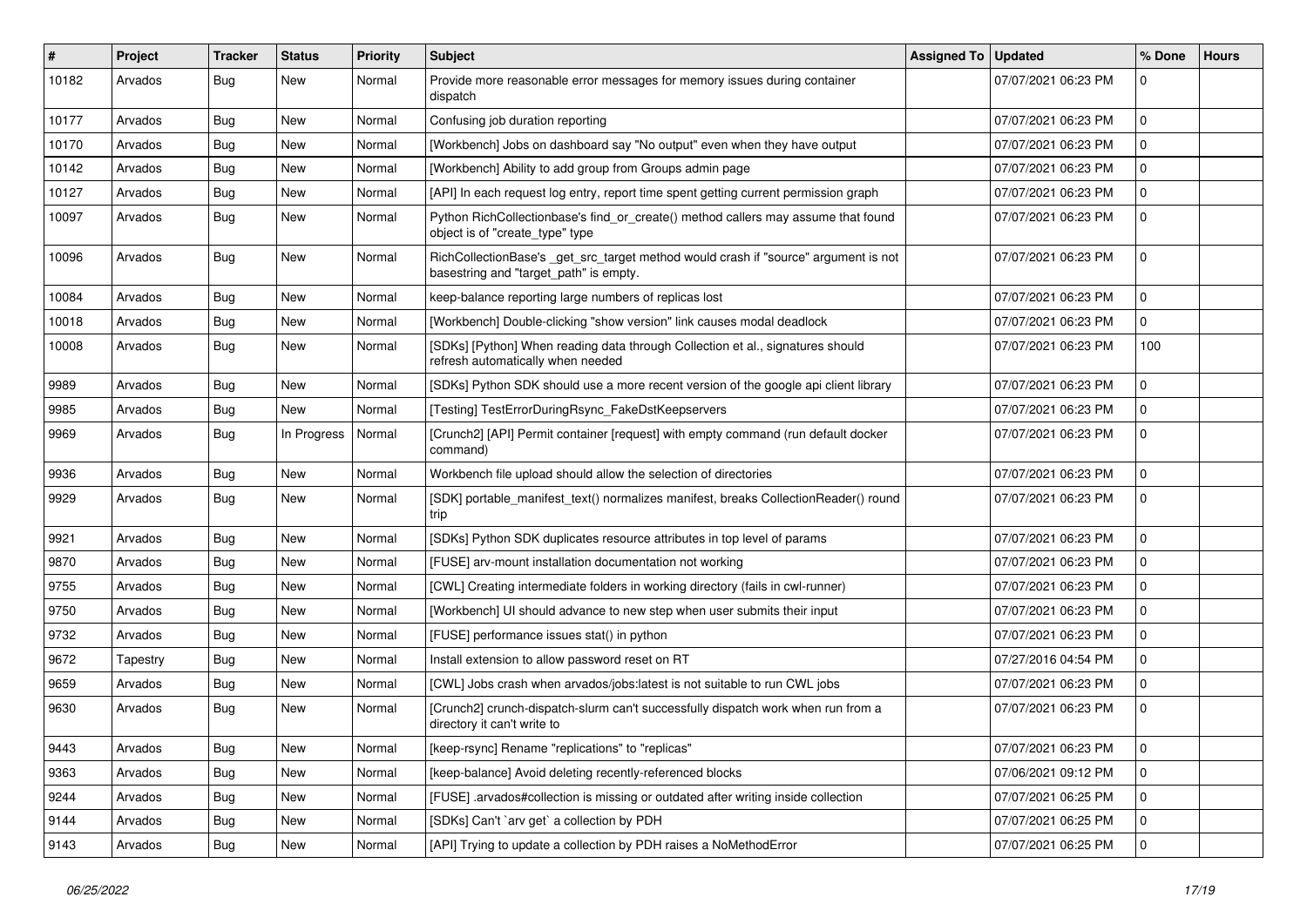| $\pmb{\#}$ | Project  | <b>Tracker</b> | <b>Status</b> | Priority | <b>Subject</b>                                                                                     | Assigned To   Updated |                     | % Done      | <b>Hours</b> |
|------------|----------|----------------|---------------|----------|----------------------------------------------------------------------------------------------------|-----------------------|---------------------|-------------|--------------|
| 9141       | Arvados  | <b>Bug</b>     | New           | Normal   | [SDKs] Bad use of RetryLoop in events.py                                                           |                       | 07/07/2021 06:25 PM | 0           |              |
| 8901       | Arvados  | <b>Bug</b>     | New           | Normal   | [Workbench] The "Log" tab should have an notification that the job has been queued                 |                       | 07/07/2021 06:25 PM | $\mathbf 0$ |              |
| 8873       | Arvados  | Bug            | New           | Normal   | [Docs] file_names Collection field is undocumented                                                 |                       | 07/07/2021 06:25 PM | 0           |              |
| 8869       | Arvados  | Bug            | New           | Normal   | [Crunch] Job was repeatedly retried on same bad compute node until abandoned                       |                       | 07/07/2021 06:25 PM | 0           |              |
| 8830       | Arvados  | <b>Bug</b>     | New           | Normal   | [Workbench] No user profile should be required in the default configuration                        |                       | 07/07/2021 06:25 PM | 0           |              |
| 8669       | Arvados  | <b>Bug</b>     | New           | Normal   | [SDKs] PySDK fails to load CAs for SSL verification when run inside Conda                          |                       | 07/07/2021 06:25 PM | 0           |              |
| 8638       | Arvados  | Bug            | New           | Normal   | [API] List queries using "distinct" option return incorrect number of items_available              |                       | 07/07/2021 06:25 PM | 0           |              |
| 8621       | Arvados  | <b>Bug</b>     | New           | Normal   | [Wiki] Clean up Computation_and_Pipeline_Processing page                                           |                       | 07/07/2021 06:25 PM | 0           |              |
| 8538       | Arvados  | Bug            | New           | Normal   | [Workbench/API] Does not derive key name from comments with whitespace                             |                       | 07/07/2021 06:25 PM | 0           |              |
| 8399       | Arvados  | Bug            | New           | Normal   | [Workbench] Doesn't explain why a job can't be cancelled                                           |                       | 07/07/2021 06:25 PM | 0           |              |
| 8388       | Arvados  | <b>Bug</b>     | In Progress   | Normal   | [SDKs] WebSocketClient Exception 'NoneType' object is not callable                                 |                       | 07/07/2021 06:25 PM | 0           |              |
| 8387       | Arvados  | Bug            | New           | Normal   | [Docs] Many tutorial instructions are wrong outside Curoverse clusters                             |                       | 07/07/2021 06:25 PM | 0           |              |
| 8386       | Arvados  | <b>Bug</b>     | New           | Normal   | [Workbench] Many shell node instructions are wrong outside Curoverse clusters                      |                       | 07/07/2021 06:25 PM | 0           |              |
| 8349       | Arvados  | <b>Bug</b>     | New           | Normal   | [Docs] keep-web runit script depends on sudo configuration                                         |                       | 07/07/2021 06:27 PM | 0           |              |
| 8346       | Arvados  | <b>Bug</b>     | New           | Normal   | [API] Bad compute node address detection on private networks                                       |                       | 07/07/2021 06:27 PM | 0           |              |
| 8322       | Tapestry | Bug            | New           | Normal   | Specimens showing up in profile but not in "/specimens" page                                       |                       | 01/29/2016 08:17 PM | 0           |              |
| 8317       | Arvados  | <b>Bug</b>     | New           | Normal   | [Provenance Tracking] jobs refer to collections by uuids, not pdh                                  |                       | 07/07/2021 06:27 PM | 0           |              |
| 8315       | Arvados  | <b>Bug</b>     | New           | Normal   | [SDKs] arv-copy fails to copy a Docker image specified with repo:tag syntax                        |                       | 07/07/2021 06:27 PM | 0           |              |
| 8294       | Arvados  | <b>Bug</b>     | New           | Normal   | [FUSE] arv-mount usage message shows incorrect order for [--exec ] option                          |                       | 07/07/2021 06:27 PM | 0           |              |
| 8254       | Arvados  | <b>Bug</b>     | <b>New</b>    | Normal   | Add Gantt chart for pipeline optimization                                                          |                       | 07/07/2021 06:27 PM | 0           |              |
| 8195       | Arvados  | <b>Bug</b>     | New           | Normal   | [API] [Workbench] config:check catches and reports YAML parsing errors                             |                       | 07/07/2021 06:27 PM | 0           |              |
| 8155       | Tapestry | <b>Bug</b>     | New           | Normal   | Fix bulk mail "send" link                                                                          |                       | 01/07/2016 05:30 PM | $\pmb{0}$   |              |
| 8148       | Arvados  | Bug            | New           | Normal   | [FUSE] When we give up trying to write a block, the next operation on the file should<br>fail      |                       | 07/07/2021 06:27 PM | $\mathbf 0$ |              |
| 8121       | Arvados  | <b>Bug</b>     | New           | Normal   | [CRUNCH] Fail gracefully when arvados repo doesn't exists                                          |                       | 07/07/2021 06:27 PM | $\mathbf 0$ |              |
| 8065       | Arvados  | <b>Bug</b>     | New           | Normal   | Out of memory when using arv-copy not handled gracefully                                           |                       | 07/07/2021 06:27 PM | 0           |              |
| 7977       | Arvados  | <b>Bug</b>     | New           | Normal   | get rid of dependencies python-pyasn1 python-pyasn1-modules                                        |                       | 07/07/2021 06:27 PM | 0           |              |
| 7880       | Arvados  | <b>Bug</b>     | New           | Normal   | [Crunch] crunch-dispatch should run the bundled version of crunch-job specified by<br>Gemfile.lock |                       | 07/07/2021 06:27 PM | $\mathbf 0$ |              |
| 7826       | Tapestry | Bug            | New           | Normal   | Make sure that datasets which are served from Keep via get-evidence have<br>collections            |                       | 02/07/2016 08:10 PM | $\mathbf 0$ |              |
| 7823       | Arvados  | Bug            | New           | Normal   | ubuntu package libarvados-perl should depend on libcrypt-ssleay-perl                               |                       | 07/07/2021 06:27 PM | $\mathbf 0$ |              |
| 7743       | Arvados  | Bug            | New           | Normal   | [Workbench] Hide file preview buttons when preview isn't possible with current<br>keep-web config  |                       | 07/07/2021 06:27 PM | $\mathbf 0$ |              |